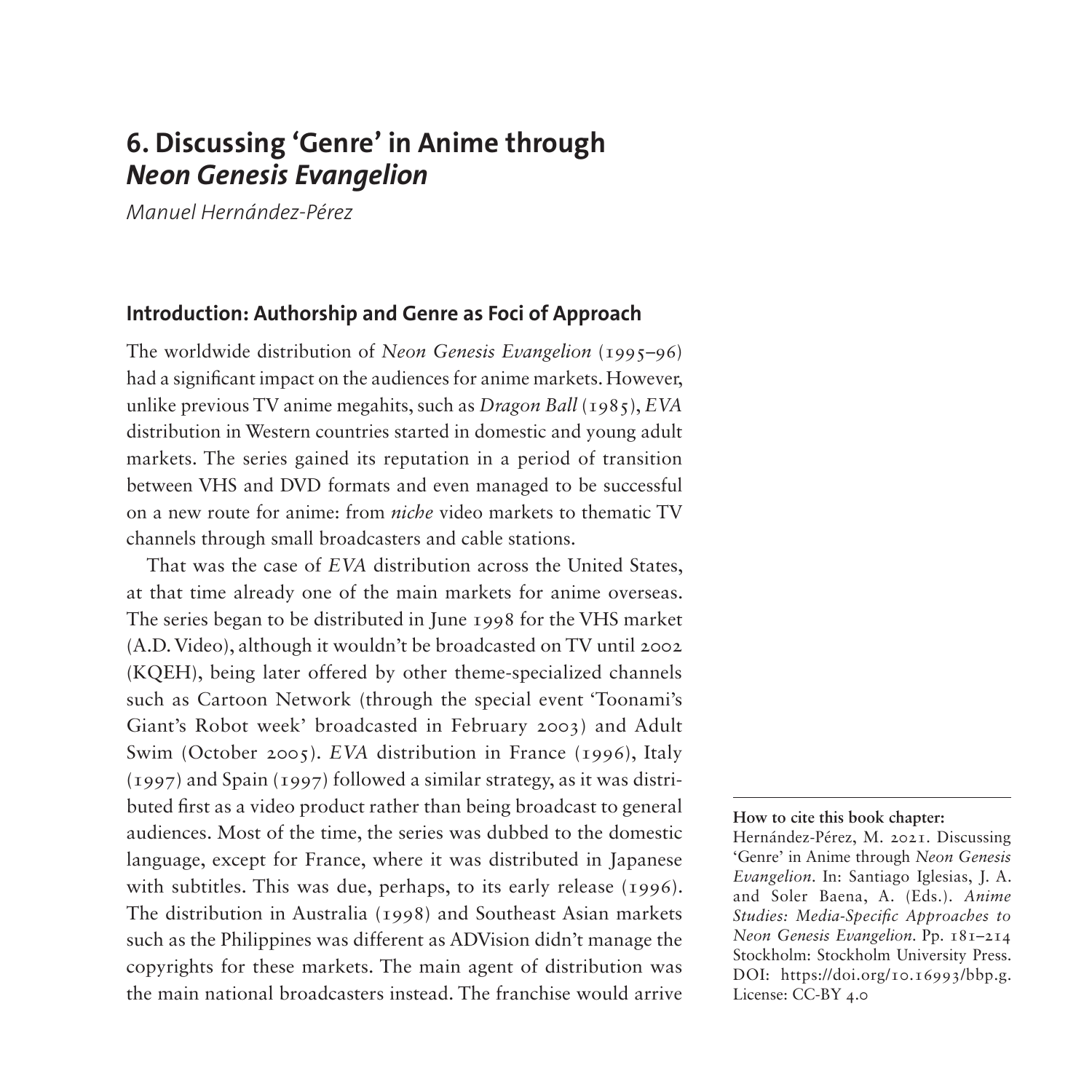in Central and South America some years later, only for cable and satellite thematic channels (Canal 22 Mexico, 2007; Animax for Latin America, 2008).

At the end of the 2010s, the initial *EVA* series had apparently achieved the status of a cult product. Internet streaming services made possible its access to a much wider and, arguably, global audience. The worldwide release of *EVA* on Netflix (2019) has introduced this series to new international audiences for the first time. Netflix's global broadcasting has also highlighted the historical significance of this series in national markets already familiar with the franchise. The response of these markets, influenced by nostalgia, has not always been positive though. There have been many examples of controversy, including complaints about how new translations of the script and subtitles hide key plot elements, such as the homoerotic subtext of the story.<sup>[1](#page-1-0)</sup> Besides, the redubbing of the series in several countries, casting different actors, has been read as pure 'betrayal' by fan audiences. Also, limitations of copyrights have contributed to this disappointment and resulted in a modified version of the ending without the different covers of the well-known 1954 song *Fly Me to the Moon*. While it is not always easy to identify the voices behind social media, primarily fan audiences seem to be suspicious about the new Netflix version, due to their long-term emotional investment.

Discourses on *EVA* have extensively highlighted its uniqueness when comparing the series to other anime series from the same period. One of the factors behind this is the complexity of its plot and certain lack of closure, due to its open ending (or even 'endings' if we take into consideration other paratexts). Social media is full of reviews and deconstructions of the series, performed by fans.<sup>[2](#page-1-1)</sup> While these discourses may involve different communities, *EVA*'s uniqueness is usually constructed through comparison with other examples, that is, similarity among a group of texts, which share a common

<span id="page-1-0"></span>1. See Chapter 10 by Jessica Bauwens-Sugimoto.

<span id="page-1-1"></span>2. See Chapter 8 by Olga Kopylova on types of fan readings.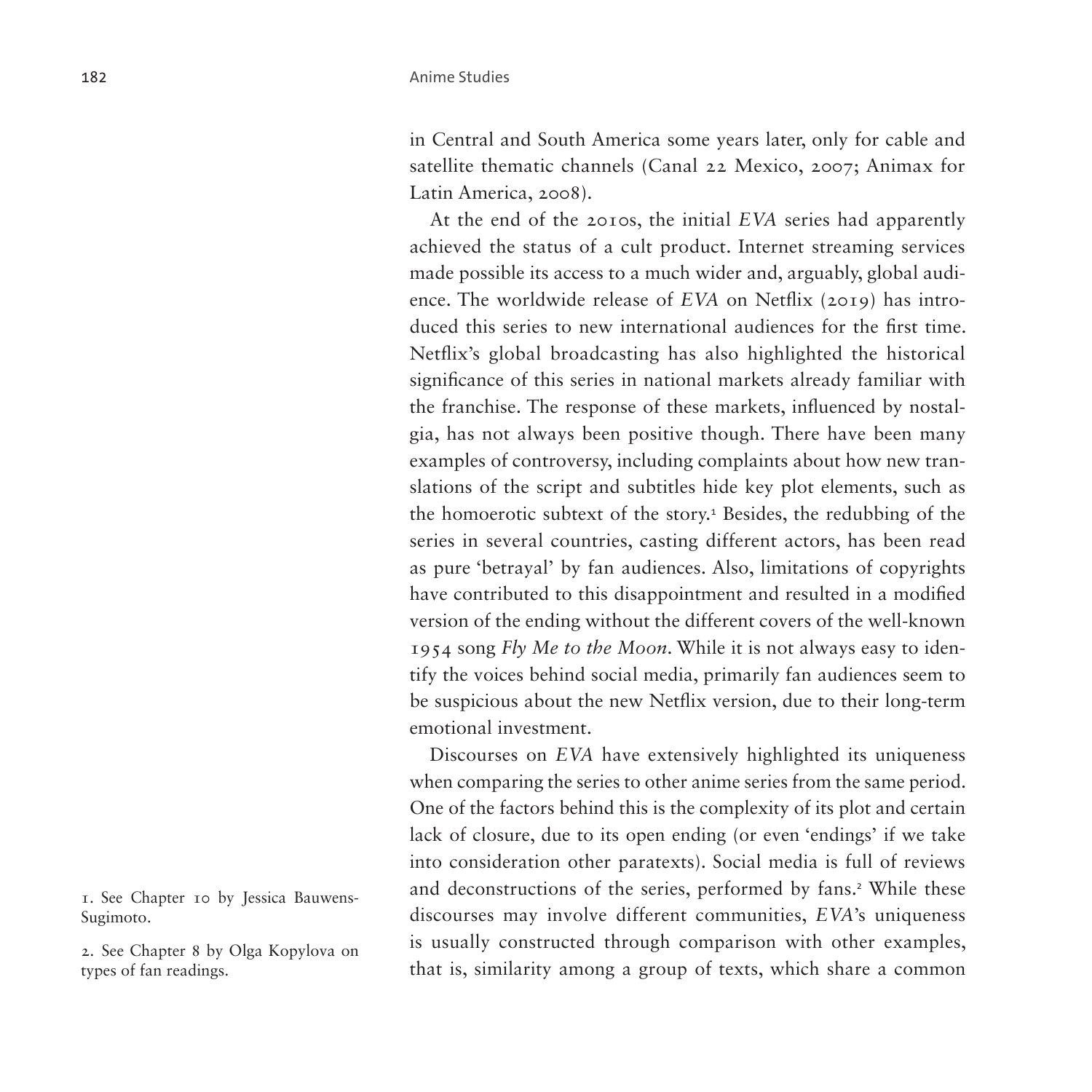property based on material, rhetorical or semantic properties. In a later step, the similarity among the members of this category allows the differentiation from members outside the definition criteria.

Therefore, readings of *EVA* and its uniqueness usually fall into highlighting the belonging to these categories, a conceptual strategy also known as 'genre classification.' An alternative reading is authorship, which is a common construct to attribute the unique style of a product to the personality of its main creator(s). Readings of *EVA* have often been oriented at the personality of Hideaki Anno, the filmmaker responsible for the series' script and direction. However, collaboration played an equally important role during the production and pre-production processes:

The impression of 'Live' concert that gives me the birth of Eva, was the team joining me in developing it, in the manner of an improvisation: someone plays the guitar and, in response, the drums and bass are added. The performance ended with the TV broadcasting end. We only started working on the next script once the previous one was done. (Anno 1996b: 12)

Anno's strong personality has been emphasized by many as the main reason for the series' singular style and narrative (Azuma 2016; Watanabe 2001: 148). But, as in other cases of authorship in the world of Japanese anime, personality as an author takes the form of 'persona,' a mask (Hernández-Pérez 2016), and this can easily shadow other readings of anime as a collaborative medium. Anno himself has contributed to the construction of this mask through numerous paratexts, such as biographical and autobiographical notes, interviews and media reviews. Probably, the most obvious example of cultural criticism inspired by biographical paratext can be found in psychoanalytical readings of *EVA*'s plot:

On its deepest level, Evangelion has become inseparable from the life of its creator, Hideaki Anno—and from the arc of coming to terms with his (and the audience's own) lifelong struggles with depression and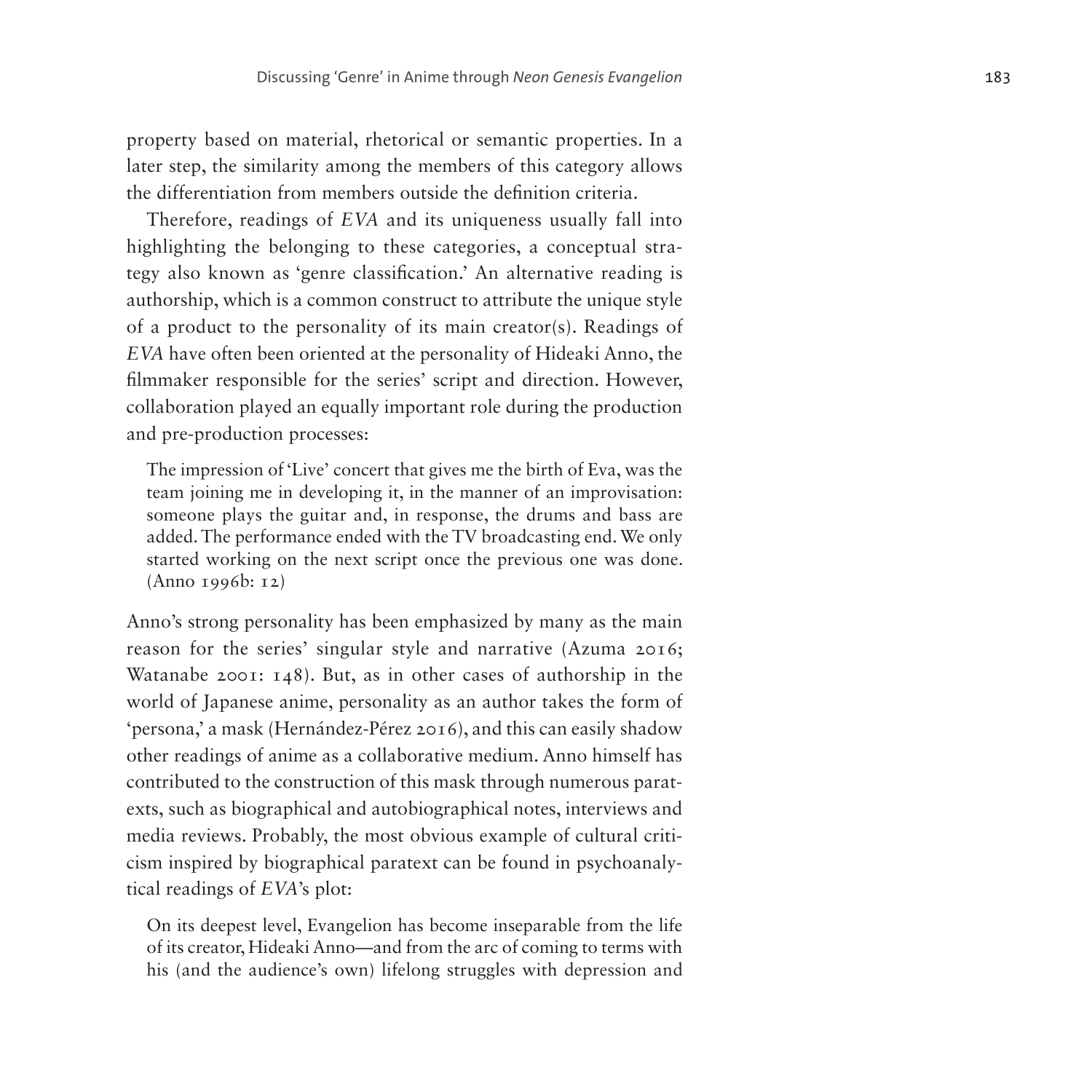alienation, and how they often lead us to seek refuge and withdraw into inner landscapes of the imagination. But this pillar of culture all starts with a few nerds in one small room, and Anno, a brilliant prodigy among them. (Stewart-Ahn 2019: para. 5)

Anno himself may have contributed to this mystification by statements such as the following:

Evangelion is like a puzzle, you know. Any person can see it and give his/her own answer. In other words, we're offering viewers to think by themselves, so that each person can imagine his/her own world. We will never offer the answers, even in the theatrical version. As for many Evangelion viewers, they may expect us to provide the 'all-about *EVA*' manuals, but there is no such thing. Don't expect to get answers from someone. Don't expect to be catered to all the time. We all have to find our own answers. (Anno 1996a: 20)

Reading media texts through authorship is a common strategy shared by general audiences, fan communities and professionals. However, in Media Studies, and especially in Film Studies, the term has a particular history of debate and confrontation. Authorship implies that audiences can identify a signature, corresponding to an individual or group of individuals, behind a media product. It has been noted that in media industries it is possible to identify different kinds of authorships, either multiple, collective or even corporative (Dyer 1998: 151). While the work of the professionals involved in a production is always necessarily collaborative, 'multiple authorship' differs from 'collective' understood as the identification of different works rather than a single complex artistic piece. In manga, collective authorship (if acknowledged at all) applies to the artist, or mangaka, and the editor, while in anime adaptations of manga, authorship and copyright tend to be distributed between the mangaka and the production committee.[3](#page-3-0) In the case of *EVA*, it is not difficult to consider multiple authorships. In that sense, the series proposal, written in 1993 and employed with promotional purposes, identifies Hideaki

<span id="page-3-0"></span>3. Production Committees are subsidiary companies created to produce and distribute a particular anime. They may include copyright holders, TV broadcasters, anime producers and toy manufacturers. Usually, both manga creator and production committee are identified as co-owners of these copyrights.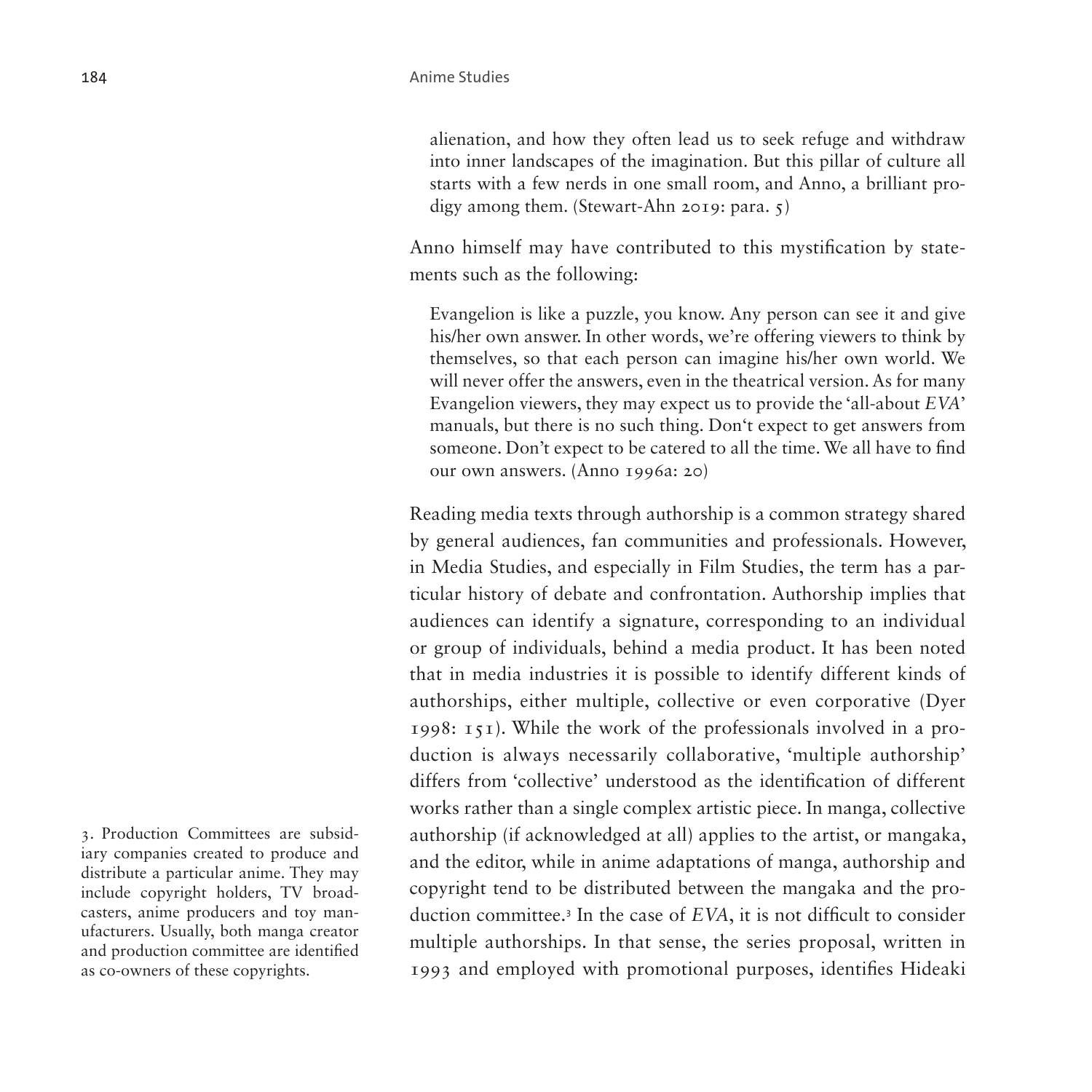Anno as director and writer, Yoshiyuki Sadamoto as character designer and Ikuto Yamashita as mechanical or *mecha*[4](#page-4-0) designer, which are all common and main roles within anime productions (GAINAX 1997: 86). Arguably, corporative authorship also played a significant role in the international distribution of both *EVA* and post-*EVA* products. Studio GAINAX, famously created by a group of enthusiasts, had been a well-known brand, but it didn't start recovering from its initial debts and gaining nationwide fame until the *EVA* success (Takeda 2005: 132). Anno left GAINAX in 2006, with the goal of releasing the tetralogy of *NGE Rebuild* films with his new Studio Khara (Studio Khara 2006).

While authorship has been related to the uniqueness of a media text, the designation of a genre tends to be associated with the limits of authorial creativity. Criticism addresses this constraint when defining the prescriptive use of genres, the so-called producer's game (Altman 1999: 38), which devalues the work of creators to identify successful formulas. In the case of *EVA*, it is the similarity to other productions in the Super Robot, or Mecha Genre, whose conventions are usually employed as criteria to measure its originality. However, while authorship and genre seem to be opposing terms, in fact, many authors find their stylistic and thematic approaches to be linked to a particular genre (Feuer 1992: 143), as identifying their work with a particular genre could be a creative choice in itself. That is the case of Anno and *EVA*, a work that is defined by its uniqueness but that still employs genre in constructing a framework to interact successfully with producers, distributors, and global audiences.

In this chapter, I will focus on how the *EVA* anime and franchise can be categorized with regard to genre. I will start with a focus on narrative contents, primarily, the main tropes of *mecha* anime. However, this may not be enough to define and identify genre categories properly. As I will demonstrate, *EVA* feeds on multiple genres, including traditions of Science Fiction (SF), the Japanese Special Effects

<span id="page-4-0"></span>4. Mechanical Designers are artists specialized in the illustration of technologies and are usually associated with the Super Robot Genre, also known as *mecha*. Due to the well-known synergies between the toy industry and anime, this figure became essential in the design of mechanical characters that can be adapted to toys, plastic model kits and other forms of merchandise. The first artist signing as *mecha* designer was Kunio Okawara (b. 1947), who was responsible for *Mobile Suit Gundam* (*Kidō Senshi Gandamu*, 1979).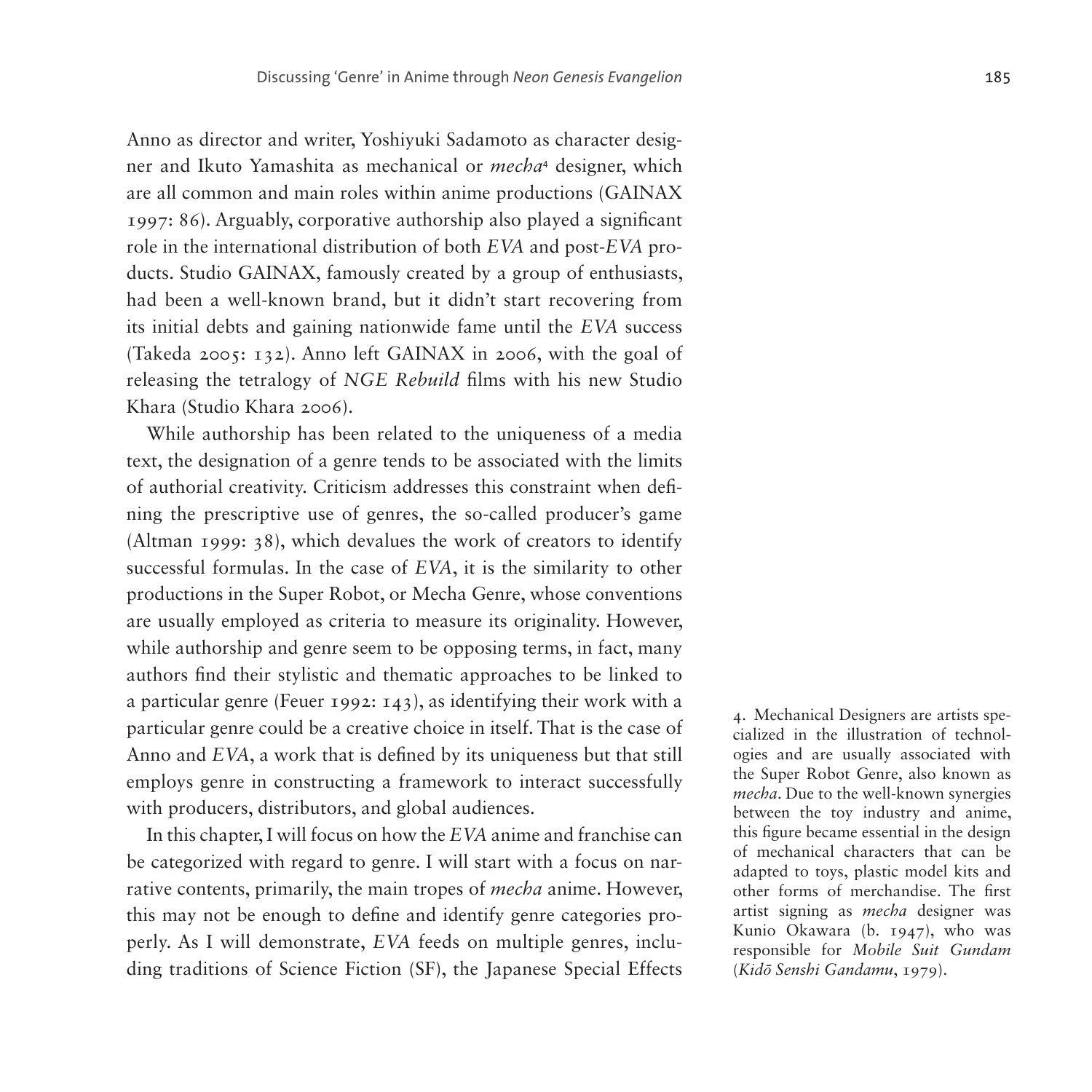TV shows (*tokusatsu*) and the Monster Films (*kaijū eiga*), as well as other Japanese TV anime. Actually, the different ways of addressing the relationship between *EVA* and the concept of genre, including authorship readings of anime, are at the heart of this chapter. It sets out to demonstrate the role that Genre Studies can play in Anime Studies and the challenges behind the cross-media and transmedia conceptualizations of genre. Eventually, it is expected that these strategies can facilitate Anime Studies through the lens of Cultural Studies and Media Studies.

### **Discussing** *EVA* **from the Perspective of Genre**

The term 'genre' refers to the creation of categories and groups of texts. Genre theory had a long tradition in literary studies before it started to be employed in the context of Media Studies. There's a considerable corpus of work about genre in Film Studies (Altman 1999; Wood 1998) and TV Studies (Feuer 1992; Mittell 2001). This chapter leans mainly on TV Studies, assuming some material and structural features in anime to be similar to other broadcasted serial products.

Genre categorization implies the differentiation of a whole set of elements combining various historical and also textual approaches. In Media Studies, for example, genre is employed when the production of a specific period or by specific creators is identified with regard to the recurrent use of archetypal characters, a particular set-up, iconography, narrative content or style and the casting of screen celebrities. It is easy to see the fallacious logic of genres. Once the labels are established, they will define the product and all of its 'family' due to resemblance. But discovering new exemplars will defy the integrity and identity of this group. Jacques Derrida responded to this dilemma and denied the need for any text to belong exclusively to a category, a prerogative coined as the 'principle of contamination':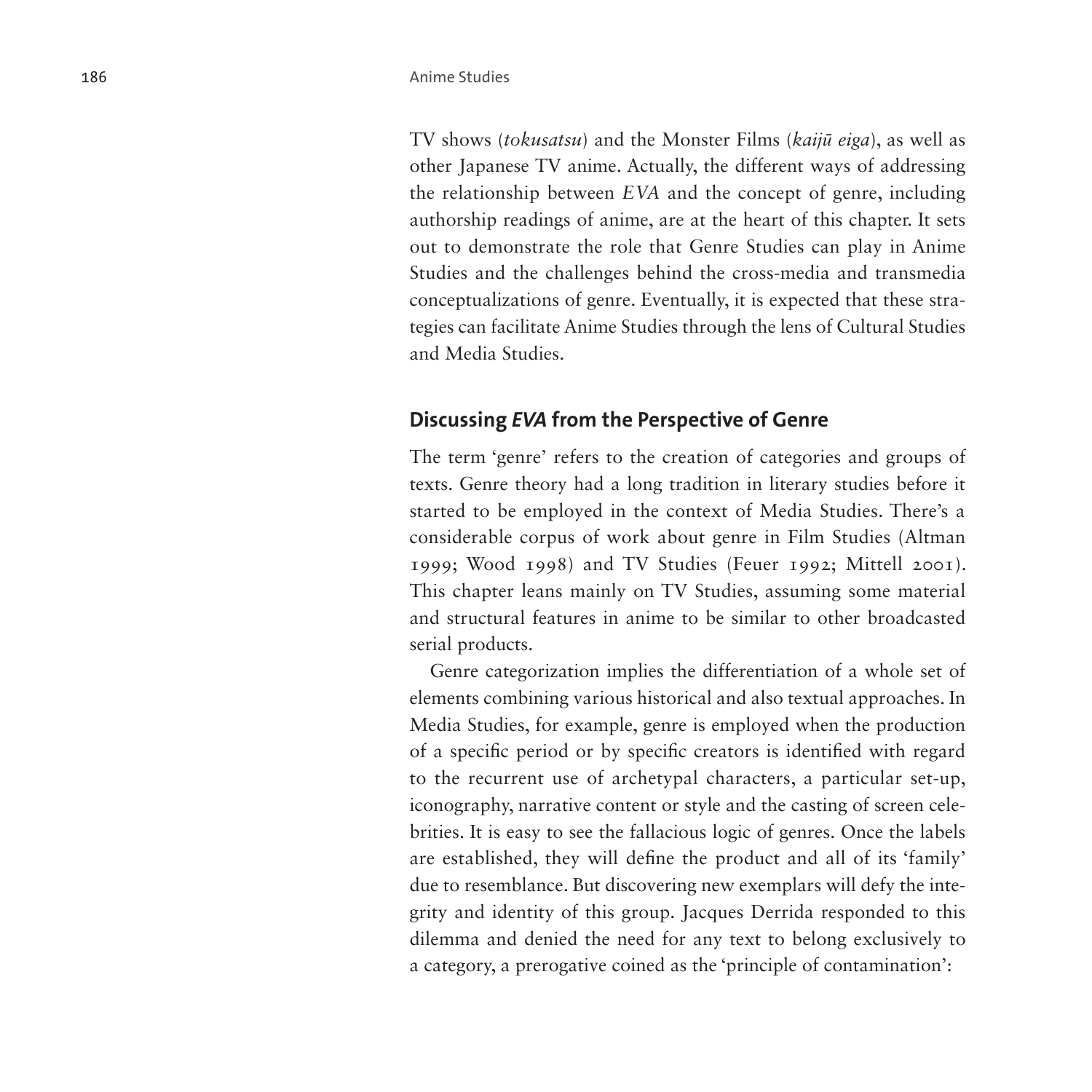With the inevitable dividing of the trait that marks membership, the boundary of the set comes to form, by invagination, an internal pocket larger than the whole; and the outcome of this division, and this abounding remains as singular as it is limitless. (Derrida & Ronnel 1980: 59)

Derrida's ideas point to a new, more complex conception of textuality and the singularity of artistic production. However, this singularity can be read not only as an exclusively textual property of each work of art, but also as a property that emerges from the dynamics of a particular set of texts or discourse. Genres are embodied in texts and discursive practices. Mittell reminds us that "there is a crucial difference between conceiving of the genre as a textual category and treating it as a component of a text, a distinction most genre studies elude" (2001: 5). His cultural definition of TV genres is articulated through several paratexts and discursive practices involving industry and audiences.

Following these ideas, many authors disengage from a strict vision about texts belonging to a particular genre. They assume that films are, first and foremost, hybrid or transgeneric products, as they always combine elements from different genres (Altman 1999: 53). Therefore, genres are constructs that designate not only a set of texts, but the properties of a given text. They can change and mix. Adopting a strategy of hybridization is a common feature in all media products.

While there's a wide range of genre theories, scholars have questioned the utility of genre as an evaluation method, regarding its problematic reflexivity. Genre is usually employed to select a group of texts. However, the main interest of the researcher would be, precisely, to prove that certain texts belong to the predefined group. Since, as noted by Feuer (1992: 108), the formation of categories responds to arbitrary decisions, rather than induction or data collection, research methodology is compromised.

Anime Studies require defining genres from historical, cultural, discursive and even ideological perspectives. As I will demonstrate,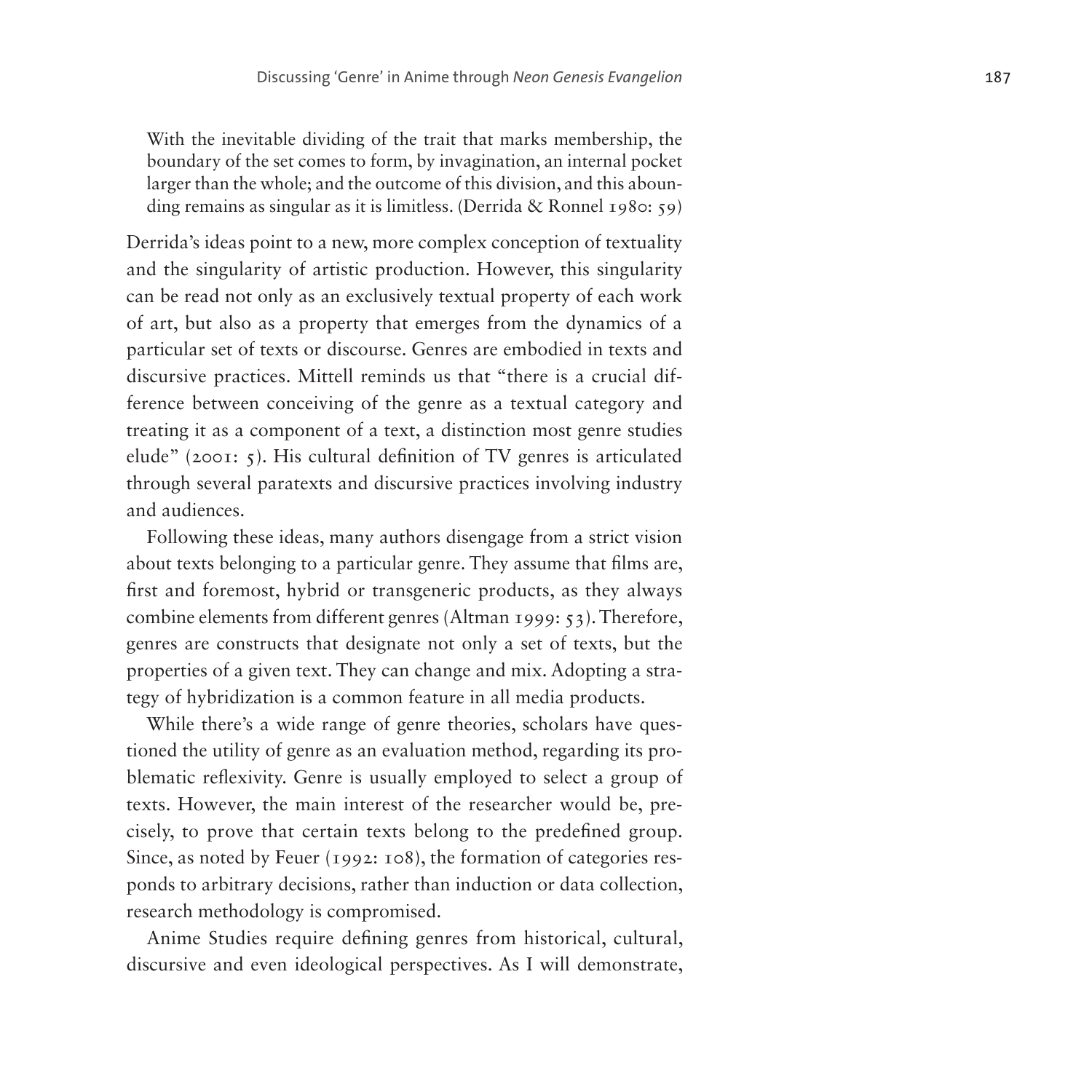cultural criticism and academia link the *EVA* TV series to the tradition of mecha anime, while *EVA* authors, including Anno, usually refer to the influence of other genres, for example, Speculative Fiction. Defining the textual properties of a genre would be the first step, while identifying the interrelation of *EVA* with other generic forms is also necessary.

### **Historical and Cultural Approaches to Anime Genres**

Genres are constructed by the images that audiences and creators have about large groups of texts. Film genres have been traditionally defined through a process of authoritative deduction, resulting from the work undertaken by the community of cultural critics curating films from a specific period, and this classification becoming eventually accepted by audiences and producers.

Anime industries, on the other hand, have been defined in terms different from cinema and animation. Publishers' definition of demographic sectors was employed as the main classification for manga and later extended to anime products. Taxonomies traditionally correspond to the potential readership of manga magazines, defined by age and gender. Thus, the Japanese publishing market distinguishes between four categories: *kodomo* (children), *shōnen* (adolescent boys) and *shōjo* (girls), *seinen* (initially aimed at young male adults) and *josei* (women). This classification only refers to the potential audience of the product. It says little about textual or material properties. As a matter of fact, there is a mismatch between demographic genre labels and actual audiences. These taxonomies become arguable when thematic labels such as sports (*supōtsu*) or communicational purposes such as educational (*gakushū*) are also employed as subgenres. There is significant criticism toward the idea of assimilating such different conceptualizations of genre at the same time. For example, it has been pointed out that there is a historical trend to hybridization not only among the products originally addressed to demographic sectors, but also in the diversification of thematic labels (Yamaguchi 2004: 104–106).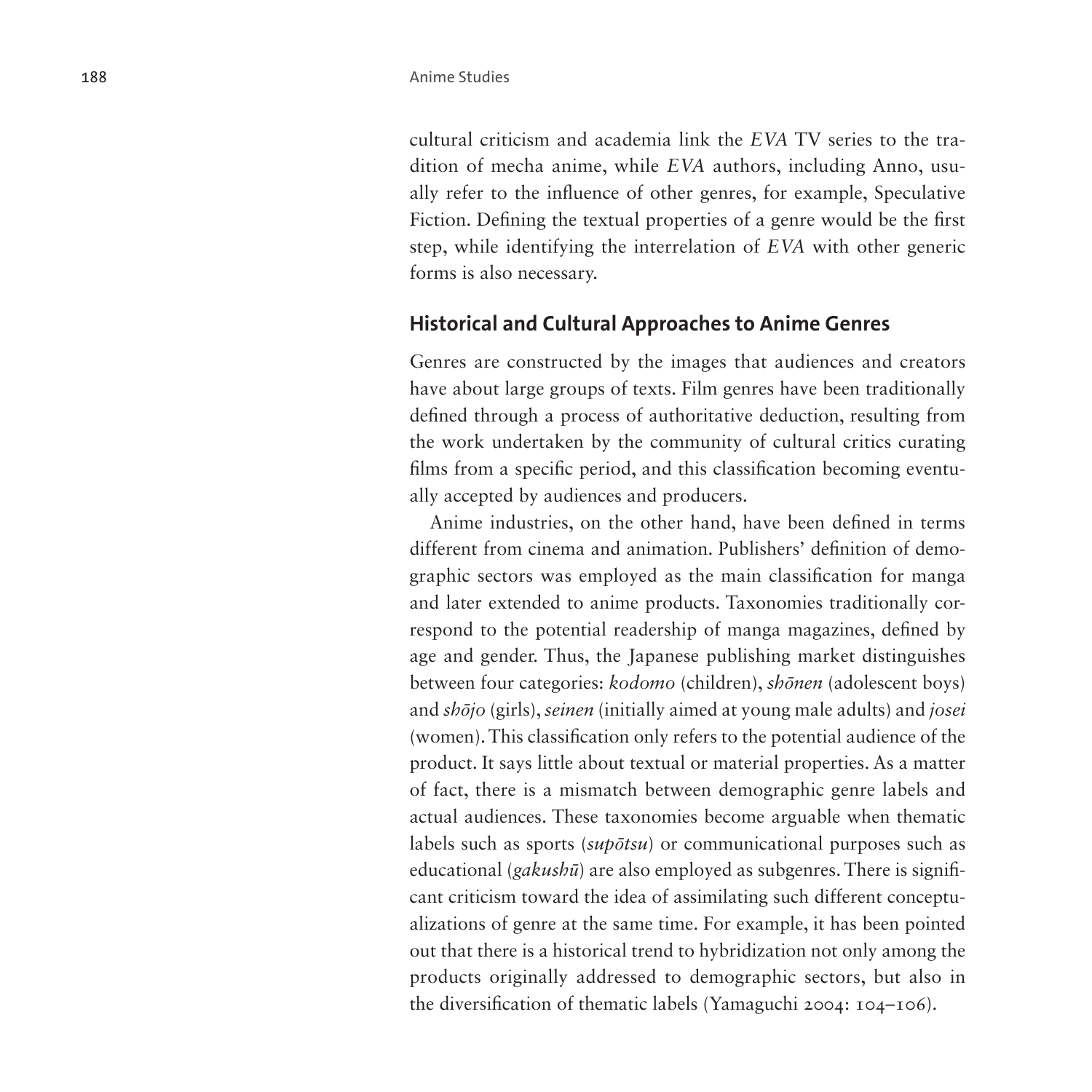At first glance, *EVA* may appear as a text belonging to the demo graphic genre of *sh ōnen*. This applies, for example, to features of its narrative setting, such as the school life subplot, the use of teenagers as main characters or the considerable amount of battle scenes invol ving monsters and piloted robots (*mecha*). However, Anno declared to have had an adult demographic target in mind (over 30 years of age), while acknowledging that some concessions were made, such as the introduction of female characters, to make the product more accessible to (male) fan audiences:

You need to understand that Japanese animation is an industry that is, for the most part, male, and as is quite evident, everything is made for their gratification. Further, it is more gratifying for us to draw this sort of character, rather than old grandmothers. (Anno as quoted in Giner 1997: 19)

Furthermore, some manga adaptations of the original TV anime notably shifted with regard to target audiences. Sadamoto's *Shin Seiki Evangelion* (*NGE*) was originally serialized in a *sh ōnen* magazine (*Monthly Sh ōnen Ace*, 1994–2008), but continued in a *seinen* publi cation by the same publisher (*Young Ace*, 2009–2014). This appears exceptional, as anime-to-manga adaptations usually hold on to the initial demographic target, which applies also to the aesthetics of the source text, its main plot and its premises. On the other hand, despite the existence of several paratexts such as interviews, making-of and talks recorded at comic conventions, there are no statements by the *EVA* creators that point out any generic definition of the franchise. This contrasts with the references by Anno and other initial GAINAX members to anime titles and novels in the SF genre tradition.

Historical, cultural and even ideological approaches to genre cate gorization should be understood as part of shared constructions among professionals and creators. A necessary condition for this is the self-acknowledgment of genre elements and formulas that starts with their informal analysis, or mere consumption. The creators learn these formulas and incorporate them into their own practice, as implied by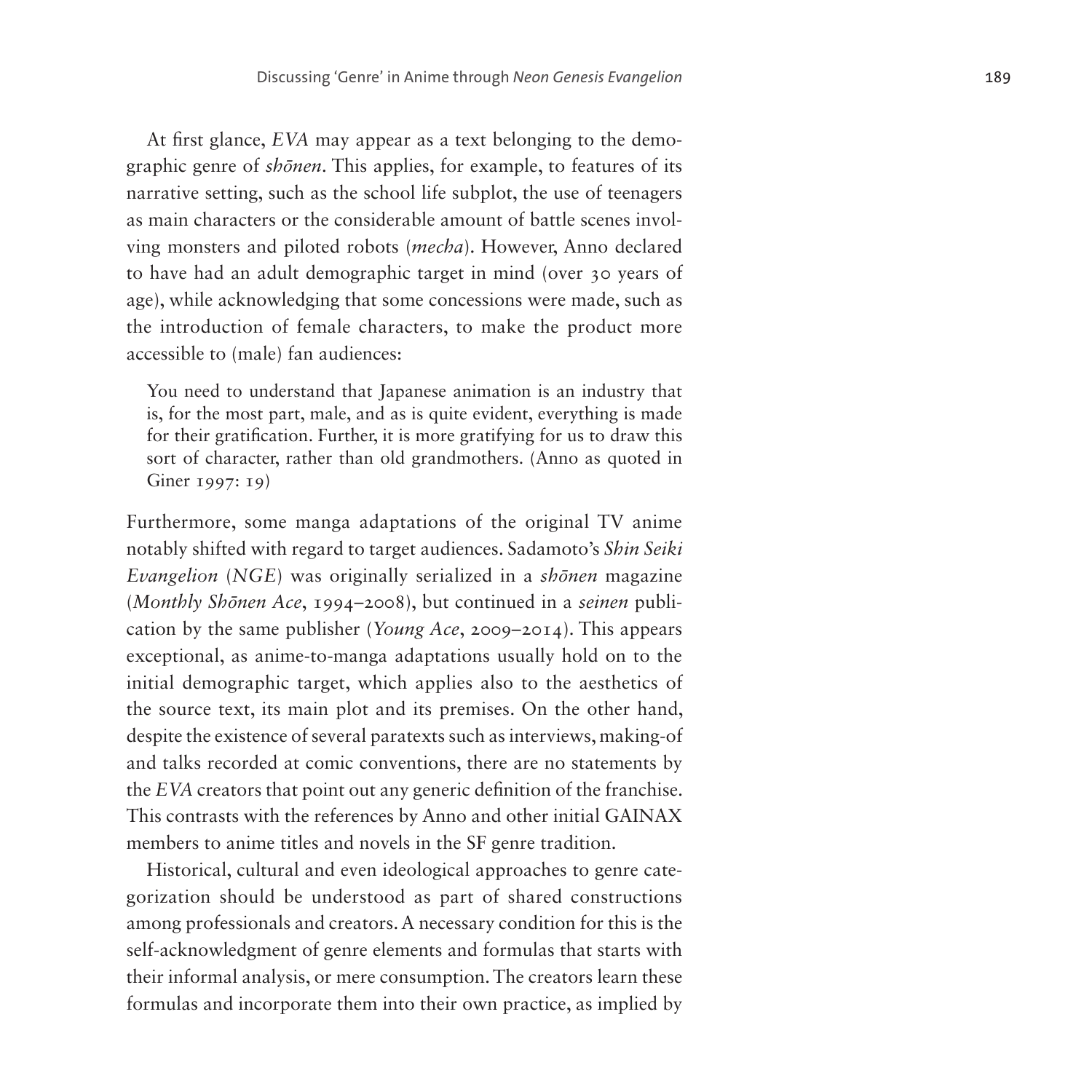Thomas Schatz when he describes the transformation "from straightforward storytelling to self-conscious formalism" (Schatz 1981: 38). Thus, genre must necessarily be discussed with regard to textual properties and be differentiated concerning stylistic and narrative elements that may indicate affiliation, in the case of *EVA*, *shōnen*, *mecha* and SF.

### **Textual Approaches to Anime Genres**

So far, I have discussed approaches to anime genres as historical or cultural categories. However, while considering genres as categories, they are still texts or, more specifically, a group of texts, and their textual features are almost inseparable from those aforementioned classification practices.

At this point, it may be necessary to clarify that anime is not a genre. Many scholars consider anime a medium (Hu 2010; Napier 2001) that is defined by its own language. Genres constitute a set of media texts based on familiarity or resemblance with a particular tradition. Some scholars try to define anime with transformations of the term *genre*, such as a transnational meta-genre (Denison 2015: 24). While there's goodwill in defending the diversity of anime acknowledging, at the same time, its identity as a common set of narrative, cultural and stylistic conventions, this categorization seems unnecessary. For anime is rather a medium, as stated above. And medium is a valid category to define the embedded physical, cultural and historical properties (Ryan 2004: 16).

Traditionally, textual definitions of genre differentiate between semantic and syntactic elements in reference to Altman (1999: 89) and his dual conceptualization of genre. Semantic approaches refer to those elements that are most noticeable. This idea is extended by iconographic approaches to genre (Buscombe 1970; Grant 2007) which maintain that even isolated elements can be associated with a particular genre. Syntactic definitions of genre refer to the meaning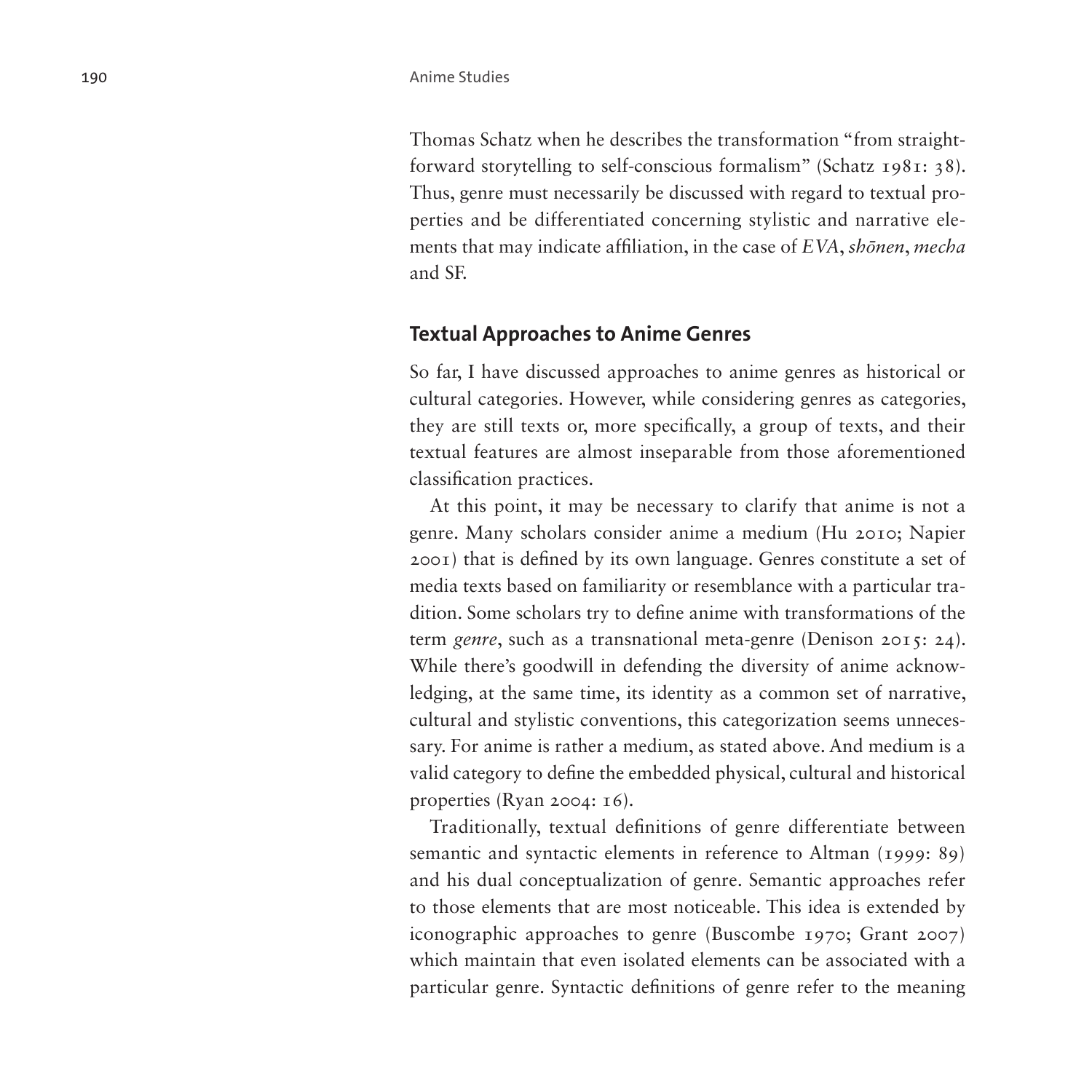emerging from the relationships between these elements. Syntactic approaches have found that the extensive use of particular plots and subplots, or 'formulas,' is enough to identify genres such as Film Noir or Adventure Movies (Cawelti 1976). In addition, style can contribute to the identification of genres, but it is not addressed specifically by Altman (1999), who seems to consider it to be part of the iconography and, therefore, of semantic reading.

Audiences may identify a particular form or language resource and, subsequently, realize the meanings that emerge from the associations between the codes employed (Altman 1999: 38). Anime formulas or clichés, for example, do exist and are usually associated with particular demographic genres. Semantic approaches to manga and anime have reduced genres to narrative contents. Regarding this, *mecha* is one of the most distinctive genres within manga and anime (Bryce & Davis 2010: 17; Drazen 2003: 240). Therefore, it could be a categorization similar to that of *shōnen*, designating a tradition with well-identified semantic and syntactic features.

### **Of Mechas and Monsters:** *EVA* **within Genres**

The *mecha* genre's central trope was introduced by Gō Nagai's *Mazinger Z* (1972), which arguably featured the first piloted robot in manga. *Mecha* designers and *mecha* animators are established professions in the industry and, arguably, highly influential in the success of any franchised intellectual property, as their design may inspire different kinds of toys. Anime in particular and Japanese popular culture in general show a fascination of writers and designers with humanoid robots. Robots are usually linked to other anthropomorphic representations of technology or mechanics whose presence in popular culture dates back to *kamishibai*. Within the industry, creators use 'robot' as an umbrella term for all kinds of artificial bodies, while others within SF communities tend to differentiate between cyborgs, androids, (real) robots and piloted vehicles (aka *mecha*).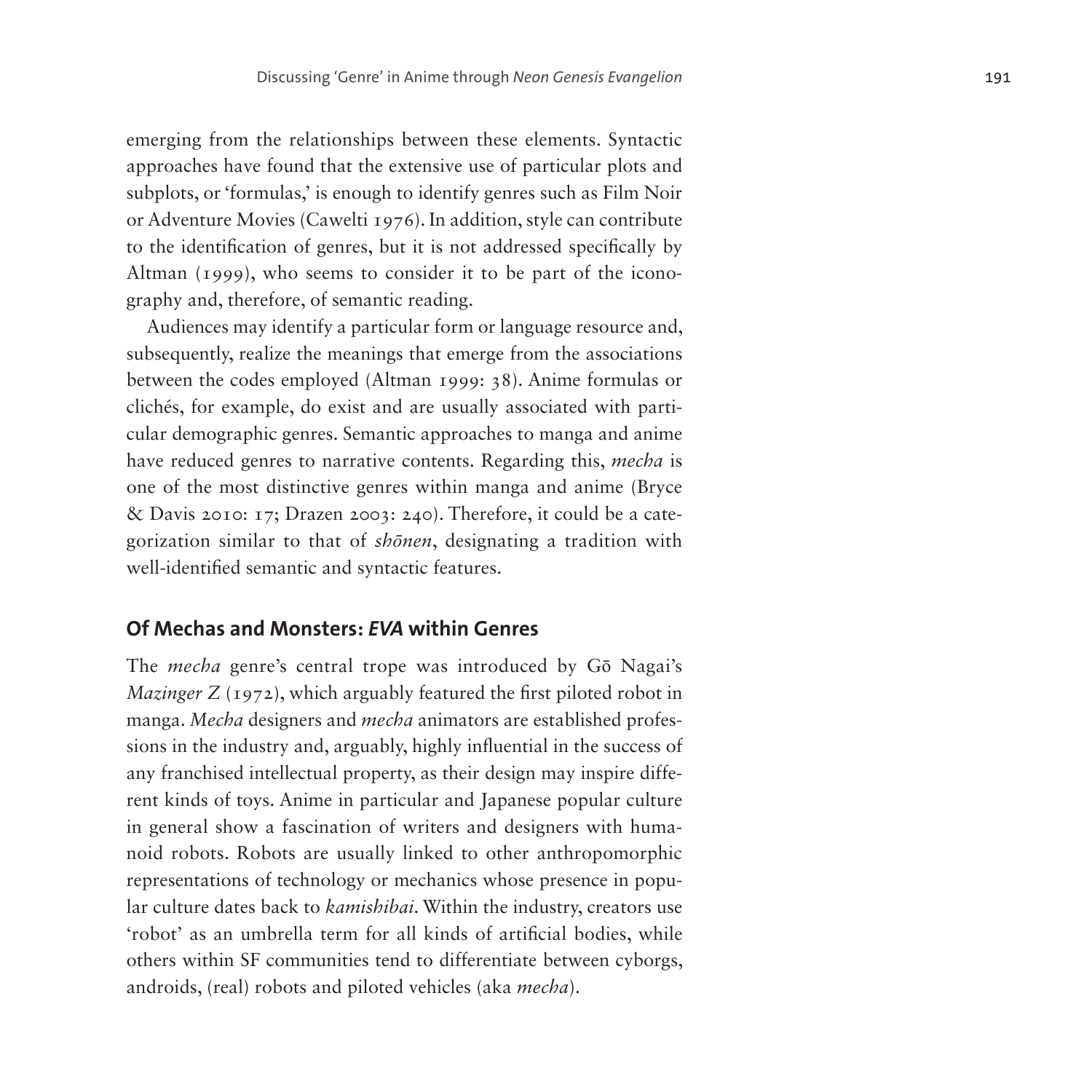It seems somehow inappropriate to regard *mecha* as a subgenre of *shōnen*. While both can easily be traced in terms of authors, stylistic conventions and traditions, *shōnen* is a demographic classification and *mecha* a mere thematic one. Connections between *shōnen* and *mecha* themes are usually expressed with the 'boy and robot' label (Poitras 2001). This is a dual form that, in fact, reflects the animist motivation behind *mecha* narratives. *Mecha* characters facilitate safe drama, providing these narratives with a character that can be repaired at the end of each episode or season. In this sense, the *mecha*  genre accommodates sacrificial heroes who aren't really alive, but are still able to reflect the audience's and their pilot's emotional states. Many media texts for adult audiences incorporate such projection of human emotions onto real robots and *mechas*, for example, anime inspired by the work of Masamune Shirow, such as *Patlabor: The Movie (*1989) and *Appleseed* (2004).

While *mecha* is assumed to be a quintessential Japanese genre (Wong 2010: 332), the idea of using piloted robots for military purposes was already a common topic in Western SF. Robert Anson Heinlein introduced in his *Starship Troopers* (1959) the concept of the exoskeleton or mobile suit, a robotic armor that allows the increase of the pilot's combat skills. Although far from being as influential as Osamu Tezuka and Mitsuteru Yokoyama's robots in Japan, the work of Heinlein had a considerable impact after its translation in 1967. The similarity of the Japanese illustrations from the 1977 edition with Kunio Okawara's *mecha* designs for *Mobile Suit Gundam* (1979) has attracted attention (Tatsumi & Bolton 2008: 192). Other Western influences, mainly *Thunderbirds* (1965–66), have been emphasized by cultural criticism and academia. In this TV series, as in many other works by producer Gerry Anderson, technological and futuristic designs play a crucial role. However, Anderson's SF productions, addressed to young audiences, may have had more influence in terms of style than characters. While *Thunderbirds* does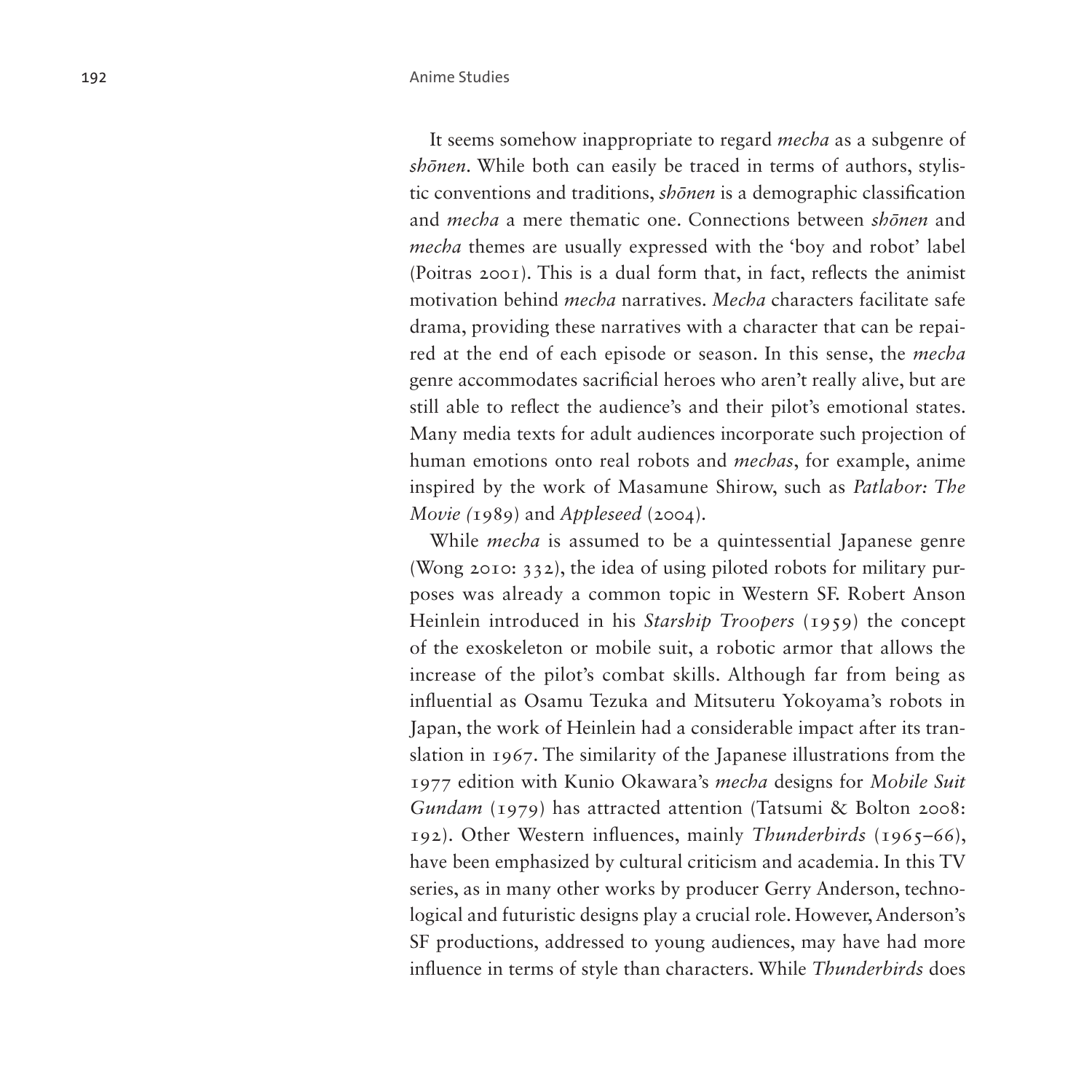not feature robots, it introduced the 'transforming/combining' features so characteristic of robot anime (Hikawa 2013: 10), popular transformation scenes common in both *Tokusatsu* TV shows and *Magical Girl* anime.

The main narrative of the *EVA* TV anime is articulated through episodes featuring spectacular battles among monsters and giant robots. Purportedly, Anno's only interest was the renewal of *mecha* genre, despite some statements that have linked *EVA* to the *Tokusatsu* tradition (particularly how *Ultraman* (1966) may have inspired the Eva units). Producers pitched *EVA* as a Super Robot anime:

The protagonist is but an ordinary boy one could find just about anywhere. Until now, the pilots of giant robot animation have all had natural ability and talent from the start. That unique hero is one children aspire to be, and is someone they relate to. (*NGE Proposal*, extracted from GAINAX 1997: 85, translated by EvaWiki)

Interestingly, the Eva units do not faithfully reference the *mecha* genre, but rather divert from this tradition. They seem to have their very own emotions.[5](#page-12-0) They are living beings, creatures cloned from relatives of the protagonists themselves, a narrative turn that justifies the intimate bond which, at the subconscious level, seems to exist between pilots and Eva units. In fact, regarding the tradition of SF literature, Eva units would be cyborgs or modified humans instead of robots. Ikuto Yamashita was the *mecha* designer for *EVA* and responsible also for the visual development of previous GAINAX works such as *Gunbuster* (*Aim for the Top!*, 1988) and *Nadia: The Secret of Blue Water* (*Fushigi no umi no Nadia*, 1990). Yamashita's design has been described as more organic and curvier than the typical linear forms and metallic textures used in traditional *mecha* anime (Cavallaro 2009: 66). As remembered by Yasuhiro Takeda, GAINAX's General Manager of Animation Production (1984–2016), Yamashita's organic designs challenged the *mecha* genre conventions since the early stages of the project's development:

<span id="page-12-0"></span>5. See Chapters 2 and 5 by Ida Kirkegaard and Stevie Suan, respectively.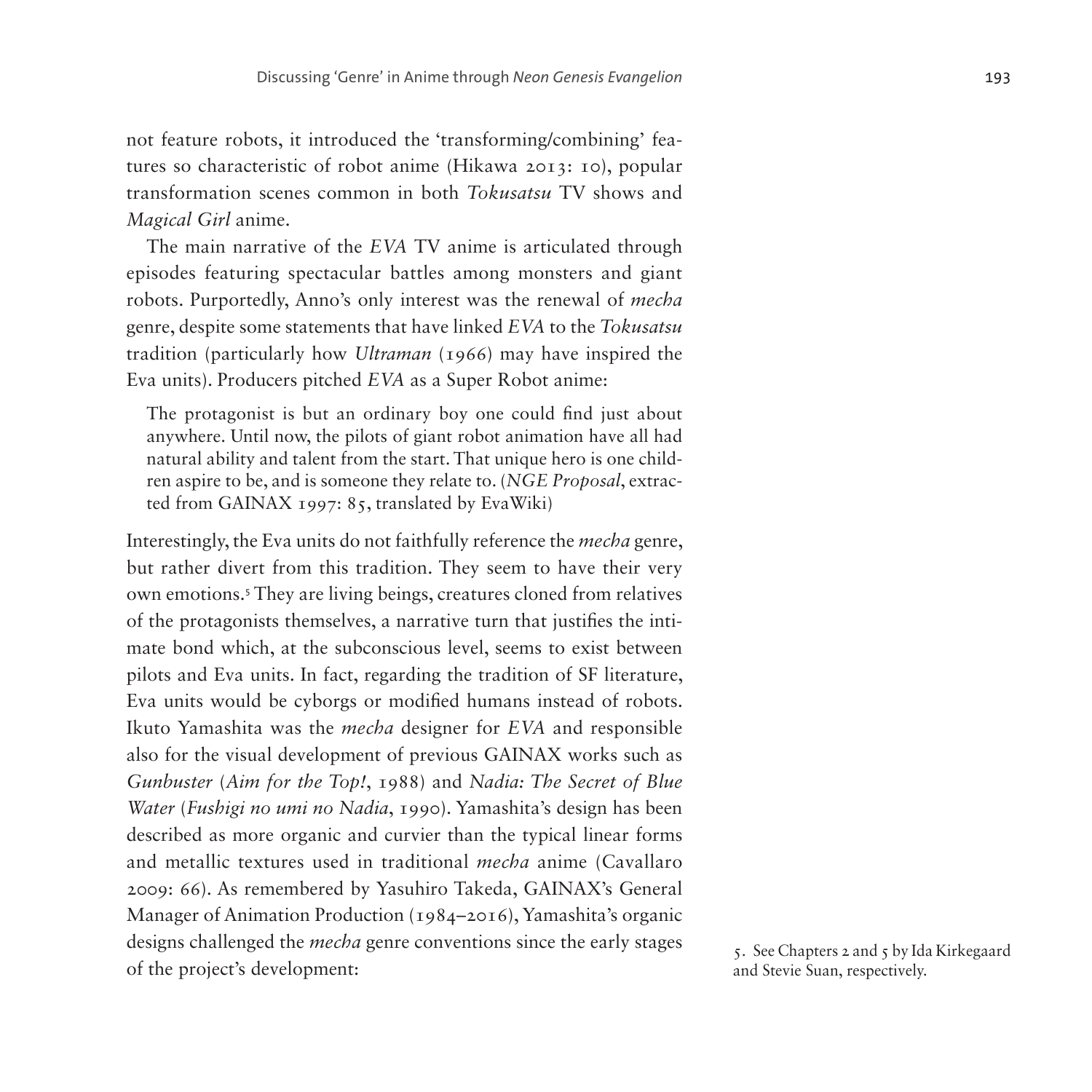(Toshimichi) Ōtsuki brought the proposal to a certain unnamed toy company, the guy there told him a robot with a design like that would never sell. He said the legs were too skinny, and then proceeded to give  $\overline{O}$ tsuki a lecture on the principles of robot design. (Takeda 2005: 167)

*Mecha* designs in *EVA* work at a semantic level, but also ignite syntactic readings that ultimately connect with meanings usually related to other narratives. Anno highlights the influence of Nagai's work, particularly his manga *Devilman* (1972), as inspiration for the Eva units. We should remember that, regarding the main storyline, the Eva units are clones of the first Angel, Adam. Their designs are, therefore, an alternative version of what humanity (also Adam's children) could be. This is acknowledged by Anno himself:

There is a monster in Japan called the *oni*, which has two horns sticking out of its head, and the overall image of the *EVA* is based on that. I wanted also to have an image that beneath the image of that robot monster is a human. It's not really a robot, but a giant human, so it's different from other robot *mecha* such as those in *Gundam*. (Animerica 1996: para. 3).

On the other hand, it is a known fact that the *EVA* creators were avid consumers of SF products. Anno is a big *tokusatsu* (specialeffects cinema) and SF consumer. In 1983, still a student, he and other members of Daicon Film, the seeds of the future GAINAX, created a fan film by the name *Return of Ultraman*. In recent years, it has been common to find Anno participating in specialized forums, such as conventions, special screenings or live talks (Chapman 2017: para. 3). In his role as an expert, he has even directed the Media Bunka report focused on the history of the *tokusatsu* genre (Anno & Higuchi 2013).

There are semantic and syntactic relationships between *tokusatsu*, its monster *imaginary* and the *mecha* tradition that can be directly observed in *EVA*. After all, one of the first *mecha* series, *Mazinger Z* (1972), follows the formulaic journey of fighting a monster every week. This connection is also reflected in the idiosyncratic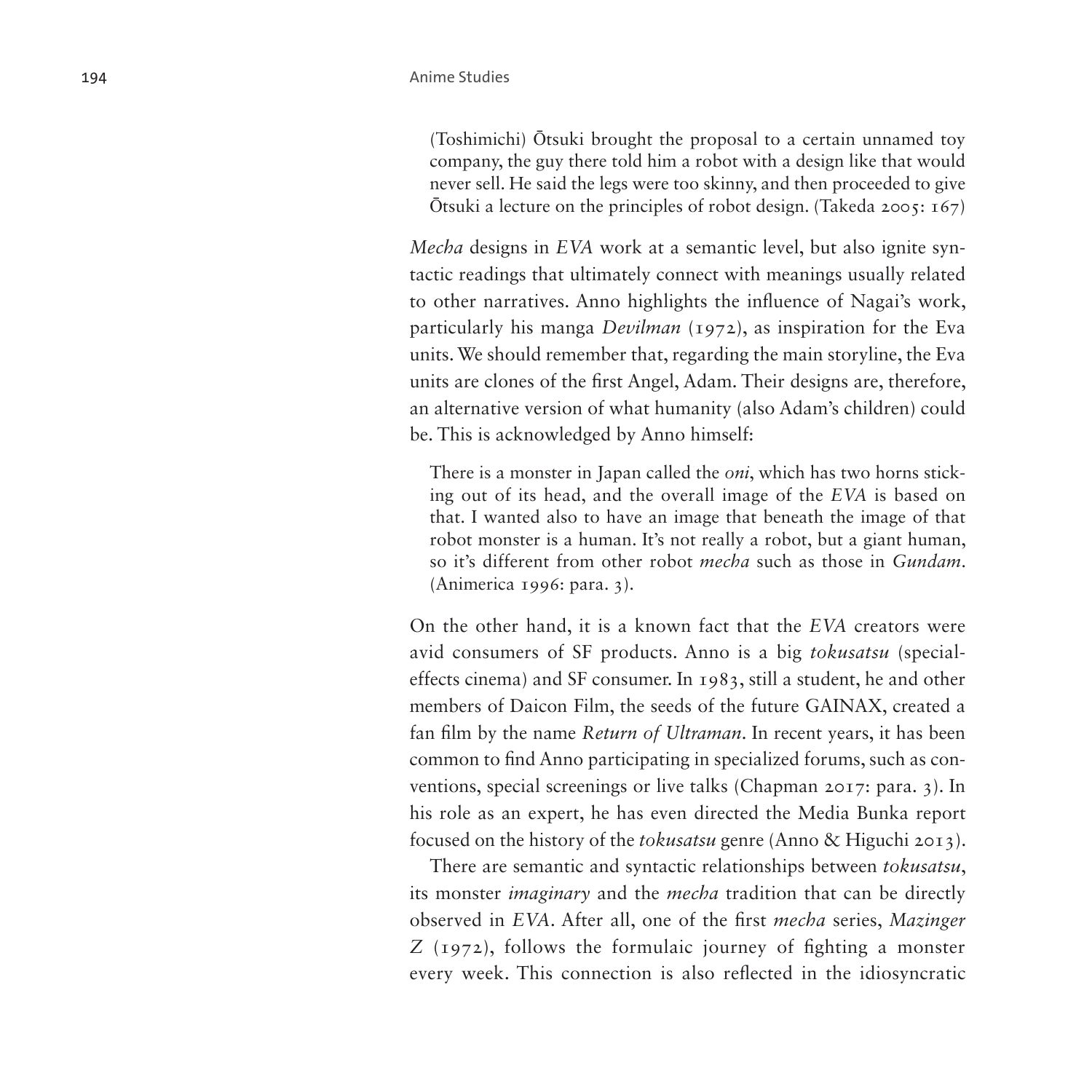manufacture of these television shows and their 'texture' (Anno & Higuchi 2013: 11), a syntactic element that is arguably transferred to *EVA*. Despite being live-action shows, *tokusatsu* products are, in fact, all about their monsters. The main difference between *tokusatsu* and stop-motion is purely performative, since most Japanese shows tend to use masks, costumes and make-up (a set of tools described as 'suite motion') instead of stop-motion techniques. In this sense, the *EVA* franchise creators have pointed out how the original premise was to create a remediation of a *tokusatsu* and *mecha* serial with a twist based on subjectivity:

Up until that time, there had never been an anime about gigantic robots battling these mysterious monsters invading the planet, while at the same time focusing on what was going on in the minds of the main characters. (Watanabe & Otsuki 2006: para. 12)

*EVA* receives influences of all these genre traditions, borrowing characters and even plots from *tokusatsu* or *kaijū* cinema<sup>[6](#page-14-0)</sup> and *mecha* narratives. However, the relationship of *EVA* to these genres is one of hybridization. Those narrative tropes have migrated across genres and media. Since one of the main notions of the genre is aesthetic (Feuer 1992: 109), the interrelation between *EVA* and these influences can no longer be intertextual, but it is necessarily intermedial or transmedia. The aforementioned hybridization of *mecha* and *tokusatsu* traditions within *EVA* is a result of a transmedia adaptation of iconography. Anno went on to pursue these interconnections in the live-action film *Shin Godzilla* (2016), a remake of the classic *kaijū* movie, co-directed with Shinji Higuchi.

## **Exercises in Intertextuality and their Semantic Readings on Genre: Is** *EVA* **an SF Anime?**

Some genres are easier to define from a semantic perspective than others due to their most identifiable spatial and temporal settings. That is

<span id="page-14-0"></span>6. *Kaijū* (monster beast) *eiga* refers to a group of serial nature movies starring giant monsters. Inaugurated by the iconic *Godzilla* (1954), its homogenous style and narratives, combining spectacular visual effects, the destruction of urban environments and its effects on the characters all have their legacy in the later Disaster Films of the 1970s and 1990s (Napier 1993: 328).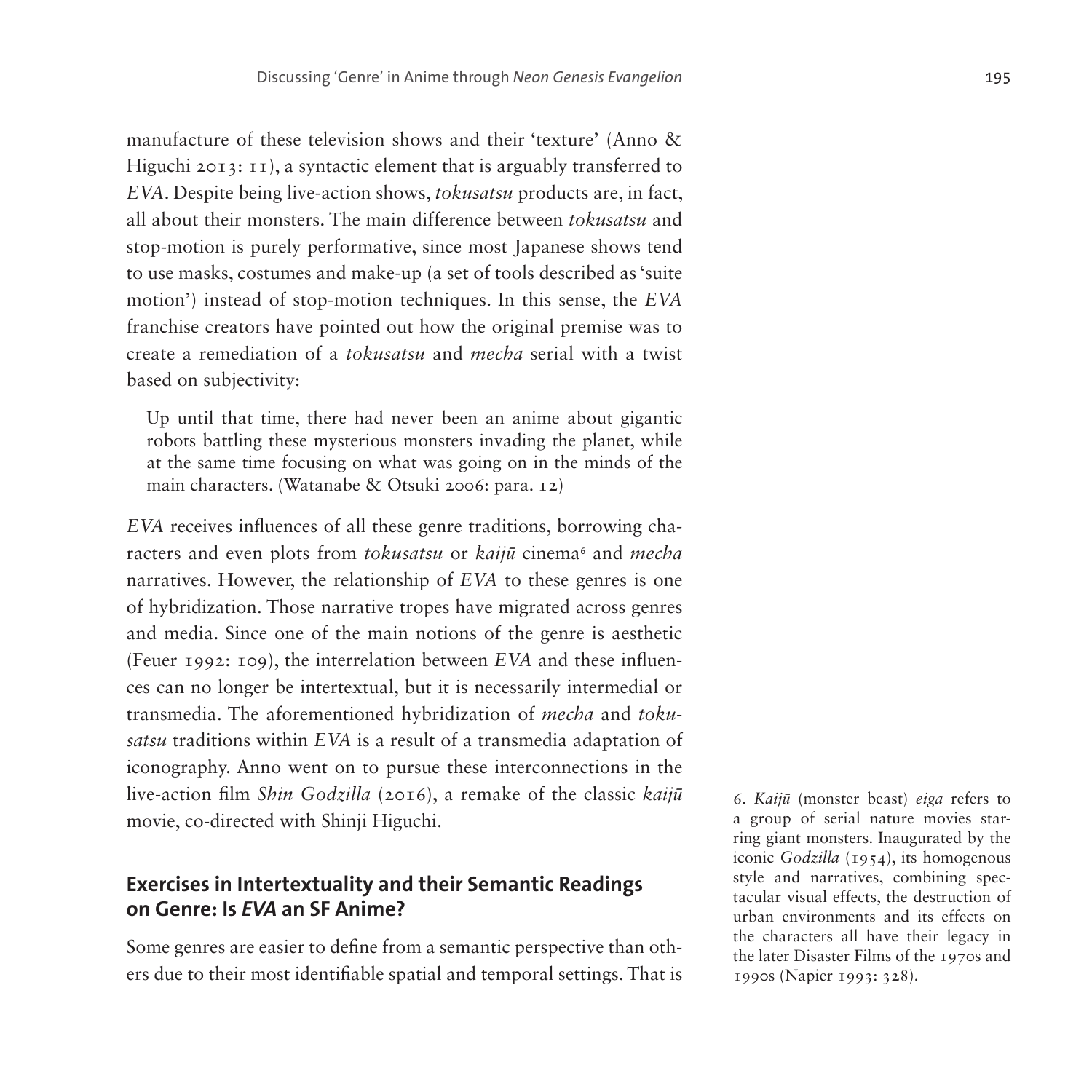the case with SF stories, which many audiences associate with a set of particular iconographic elements (spaceships, aliens, etc.), narrative formulas (time travels, man-made creatures, etc.) or the creation of idiosyncratic images that work as focal points of their narratives (distant uninhabited planets, monumental star ships, lonely laboratories). However, after the recognition of semantic and syntactic elements of a genre, there is yet another level of decoding for the audience: the recognition of intertextual relationships among products in terms of family resemblance, a process that structural narratology denominated *architextuality* (Genette 1992: 83).

SF forms a group of texts with a long tradition in Literary and Media Studies and, yet, it is still often subjected to the controversy concerning its definition as a genre. SF involves the creation of fictional worlds that are perceived as plausible. Some authors have discussed the potential semantic mechanism that identifies these parallel worlds in contrast with other fictional stories. SF narratives, for example, introduce a bridge to avoid 'cognitive estrangement' in the reader's mind, a so-called *novum* that is accepted implicitly by the audience (Suvin 1972: 373). The *novum* usually takes the form of technological innovation, but, in the logic of SF, this innovation creates a chain of technological, cultural and, ultimately, social consequences that shape the new world and characters' psychology. The *novum* is exclusive to SF, while the fantasy genre lacks this element and, even more importantly, dispenses with the construction of a chain of consequences. In contrast with SF, speculative genres such as fantasy or horror may also create coherent worlds, but their narratives are not intended to explain those rules. SF is based on the dialectics of these 'estrangements' and the appeal to the reader's 'cognition' (Suvin 1979: 7).

Referring to SF as a 'genre' is rather conservative, as distinct from regarding this corpus of texts as a tradition. SF responds more to the idea of a set of genres, or a genre colony, a term originally coined to describe the interaction between different genres that are serving the same communicative goal (Bhatia 1999: 29). There is a SF colony,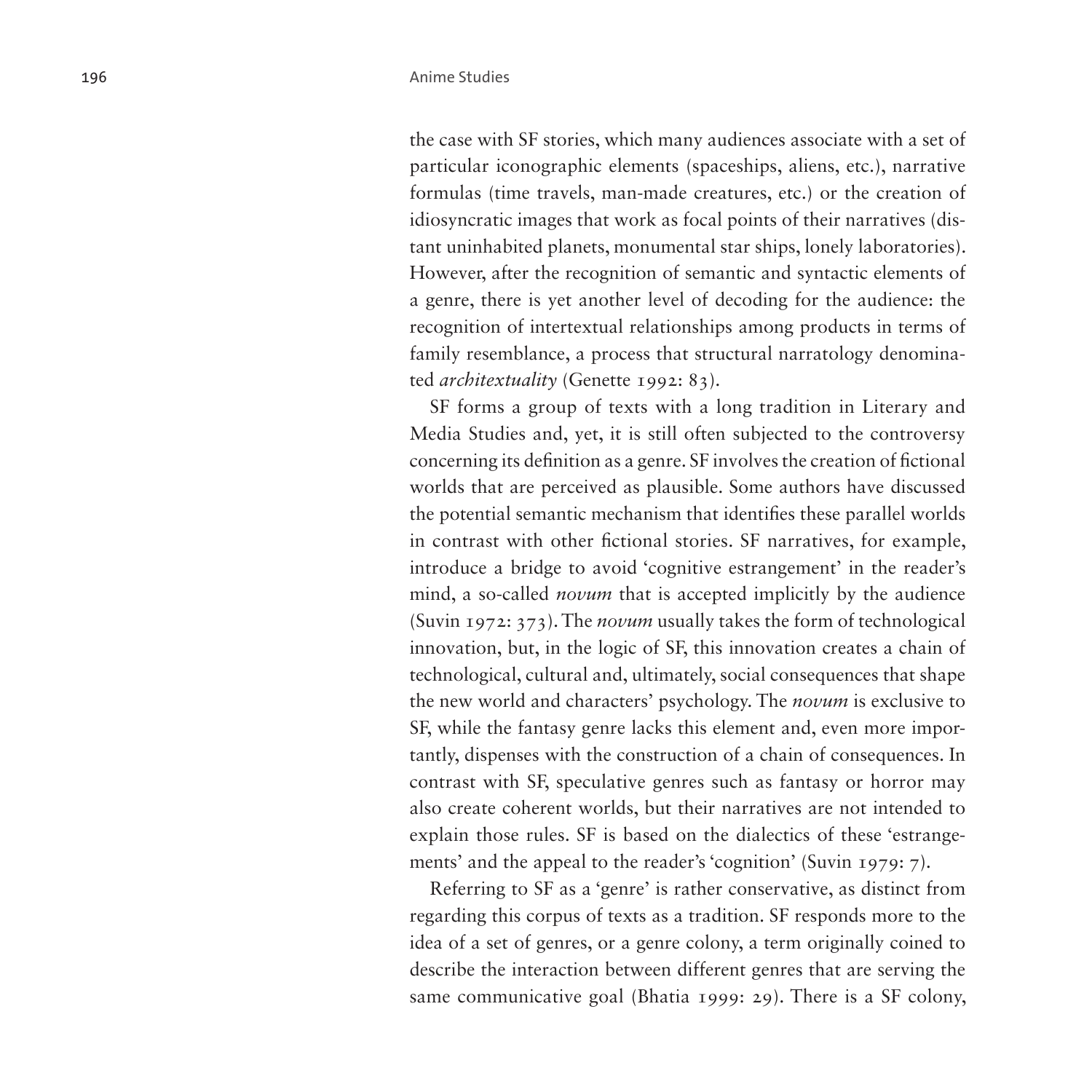which through its many different genres across media (novel, TV series and so on) shows formulas and tropes of great persistence.

This has contributed to its capacity for transmedia expansion (Jenkins 1992). And all these SF narratives would have in common the presence of a *novum*, although some other genres, even those developed in different media, could be part of what has been called 'family' due to their resemblance (e.g., the television space opera, the 'soft' SF novel or the superhero narratives in comic-books).

SF has been frequently employed as a framework to read Japanese popular culture as a whole. The fact that a generation of Japanese authors experienced the consequences of war has led to a large number of readings of Japanese SF as post-World War II nar ratives (Orbaugh 2009: 112; Watanabe 2001: 120). However, those narratives have been, at the same time, linked to the Japanese predi lection for 'disaster' narratives and dystopia (Napier 1993: 329).

As often happens with explorations on genre, semantic accounts are easier to perform. Studies have pointed out a relevant number of anime framed as SF narratives, especially in relation to artificial bodies, including robots and *mecha* (Bolton & Csicsery-Ronay 2007; Orbaugh 2009: 119). There are, however, also reasons to assume syn tactic relationships between anime and SF, which are a consequence of this medium's specificity. Anime is different from other media such as animation or live-action film, as scholar Toshiya Ueno states:

In contrast, the technology and visual detail of animation in Japan is unusually sophisticated. With the exception of the gold or green color of characters' hair and the exaggerated shapes of their mouths and eyes, animation in Japan simulates reality to an excessive degree. (This is especially striking in reflections of light and water or the depiction of details in vehicles and *mecha*). It does not aim for the simple repro duction of reality but the hyperreality of things with no referent, things that are "more realistic than reality." (Ueno 2006:  $112-113$ ).

With this statement, Ueno doesn't deny other visual styles within anime, such as exaggeration, but emphasizes hyperreality and thereby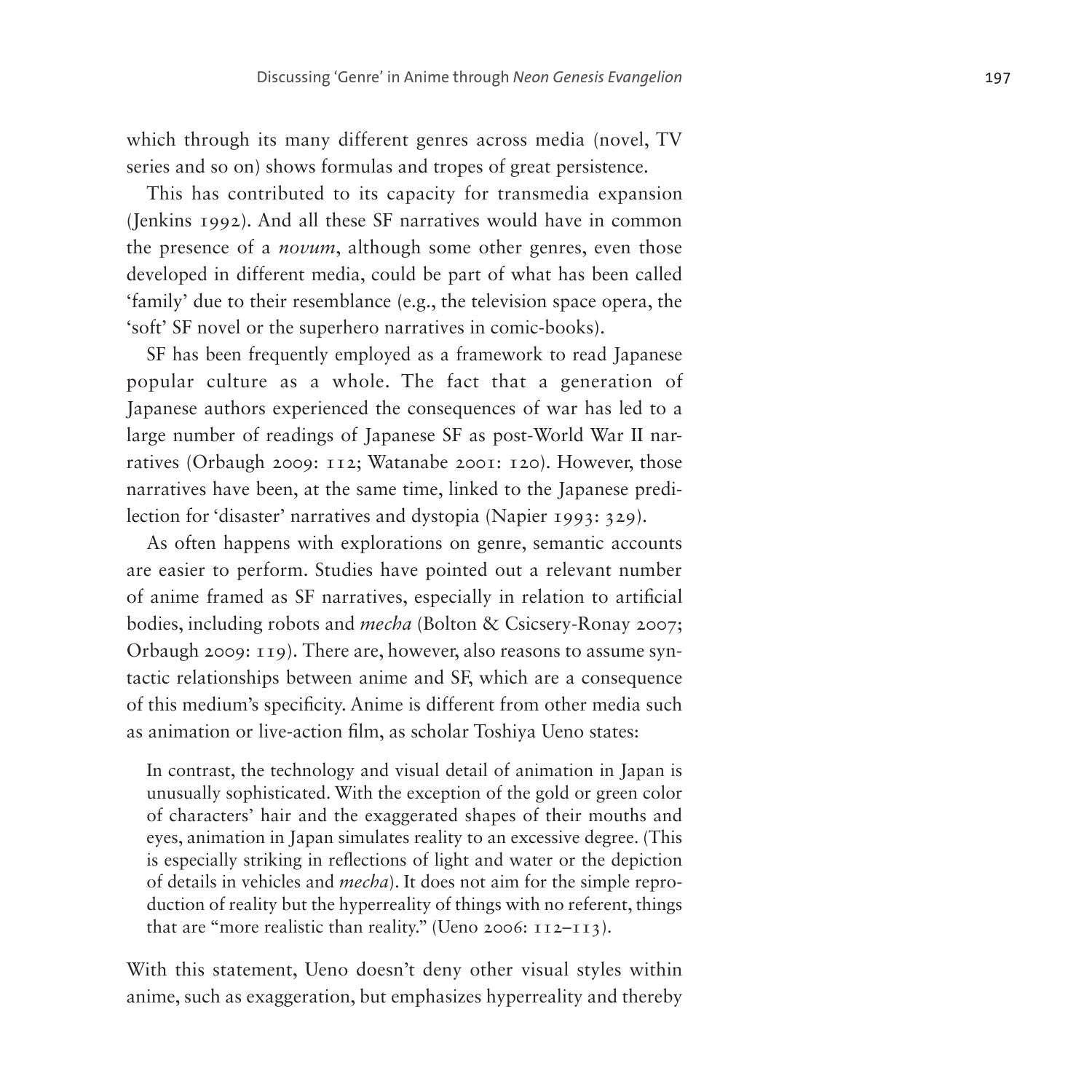suggests the pedagogical value of anime. And what is SF but a pedagogy of alternate world's scenarios?

In the light of such considerations, is *EVA* an SF narrative? The *EVA* franchise's discourse collects references to the SF tradition or 'SF colony of genres,' and this manifests in two complementary facts. First, Western audiences tend to consider *EVA* as SF, in part, due to the characteristics of the spatial and temporal settings of the fictional world, like the plot set in a dystopian future. It is not easy, however, to identify the *novum* within *EVA*'s narrative. Perhaps, the AT (Absolute Terror) Field, or shield that Evas and Apostles share, or the obscure technology of cloning behind the Evas could be the most likely match. There are, however, some examples of SF rhetoric in the construction of *EVA*'s world. The technical requirements and infrastructures needed to move Eva units, for example, might have been the cause for the rigid militarization of Japanese society as depicted in *EVA*, as well as the compliance of its citizens who accept to live in an ongoing state of alert. It is technology behind the Eva units that vests an incontestable power to the government and makes the temporal and spatial settings adapt logically to the resolution of this dystopian alternate world scenario.

In summary, shared iconography through SF genres can be found in *EVA*, and there are elements of both estrangement and appeal to readers' cognition. However, other iconographies that populate the series connect with religious and, specifically, apocalyptic narratives. Perhaps those intersections can give us a better cue of genre hybridization in *EVA*.

### **SF Meets Apocalypticism: The Nihilist Message of** *EVA*

*EVA* has been frequently described as a post-apocalyptic (Thomas 2012: 71) or apocalyptic narrative (Napier 2001: 29). The Apocalypse or Book of Revelations written by St John is a Christian canonical text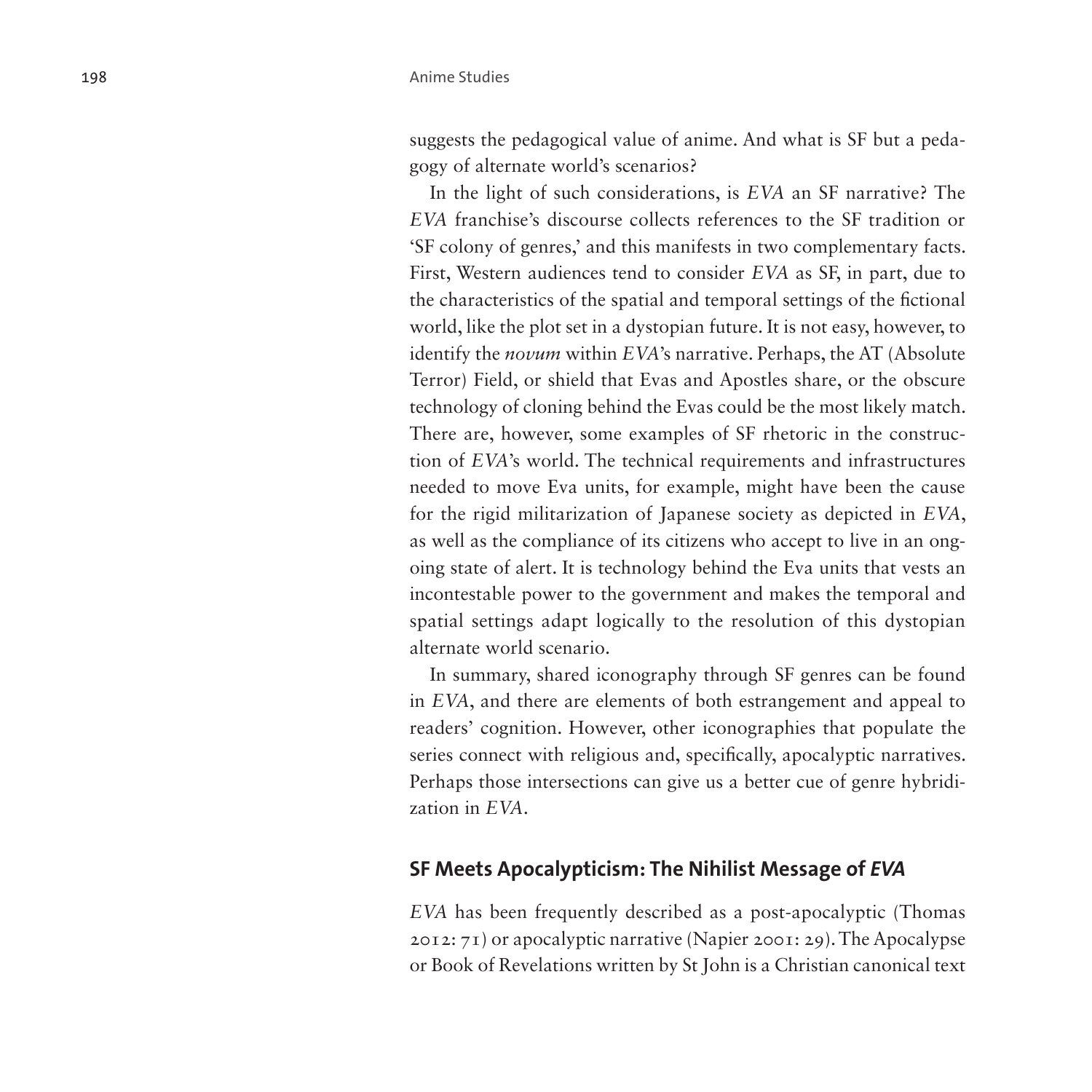that relates in future voice (prophecy) to the end of God's creation. As we know, *EVA*'s narrative is the realization of an announced tragedy that will end, unless NERV can avoid this, in the Third Impact. The references to Judeo-Christian iconography may suggest that the *EVA* subtexts are readings of other Christian narratives (Ortega 2007). An author interested in millenarist readings of popular culture, however, denied that *EVA*'s story was a genuine portrait of apocalypticism and described it as "scarcely more than *mecha* anime in apocalyptic dress" (DiTommaso 2014: 484).

The rupture of *EVA*'s linearity (especially in the last two episodes) can disorient audiences in a way similar to prophetic texts. Do *EVA* fans need to be initiated in their hermeneutics? Napier (2001: 193) designates the series as paradigm of what she defines as apocalyptic narrative mode, which she describes as one of the main narrative directions within anime. *EVA* may not be an apocalyptic text, but there is a clear apocalyptic mood behind *EVA*'s plot. First, this is because of the historical relationship of apocalyptic or pseudoapocalyptic narratives with the genre of SF. Classifying *EVA* as an apocalyptic narrative would strengthen its participation in the SF colony of genres. Second, it can help to discuss whether the definition of a clear theme associated with a recognizable iconography can be the basis for a generic definition of texts, a strategy that we have identified as the semantic approach to genre.

Apocalyptic scenarios are quite common among SF. In the heart of its narratives, 'catastrophe' can be found, which is a mirror concept of the utopia projected by technological development (Mousoutzanis 2009: 458). The depiction of catastrophe can point to a moral message when SF narratives refer to the negative consequences of technologies. But apocalypse in SF usually lets the story begin after the catastrophe. In *EVA*, we have two scenarios. First, using Christian terminology, the story speaks of a 'Second Impact' which, like the 'Second Coming of Jesus,' presents the beginning of the End of Times.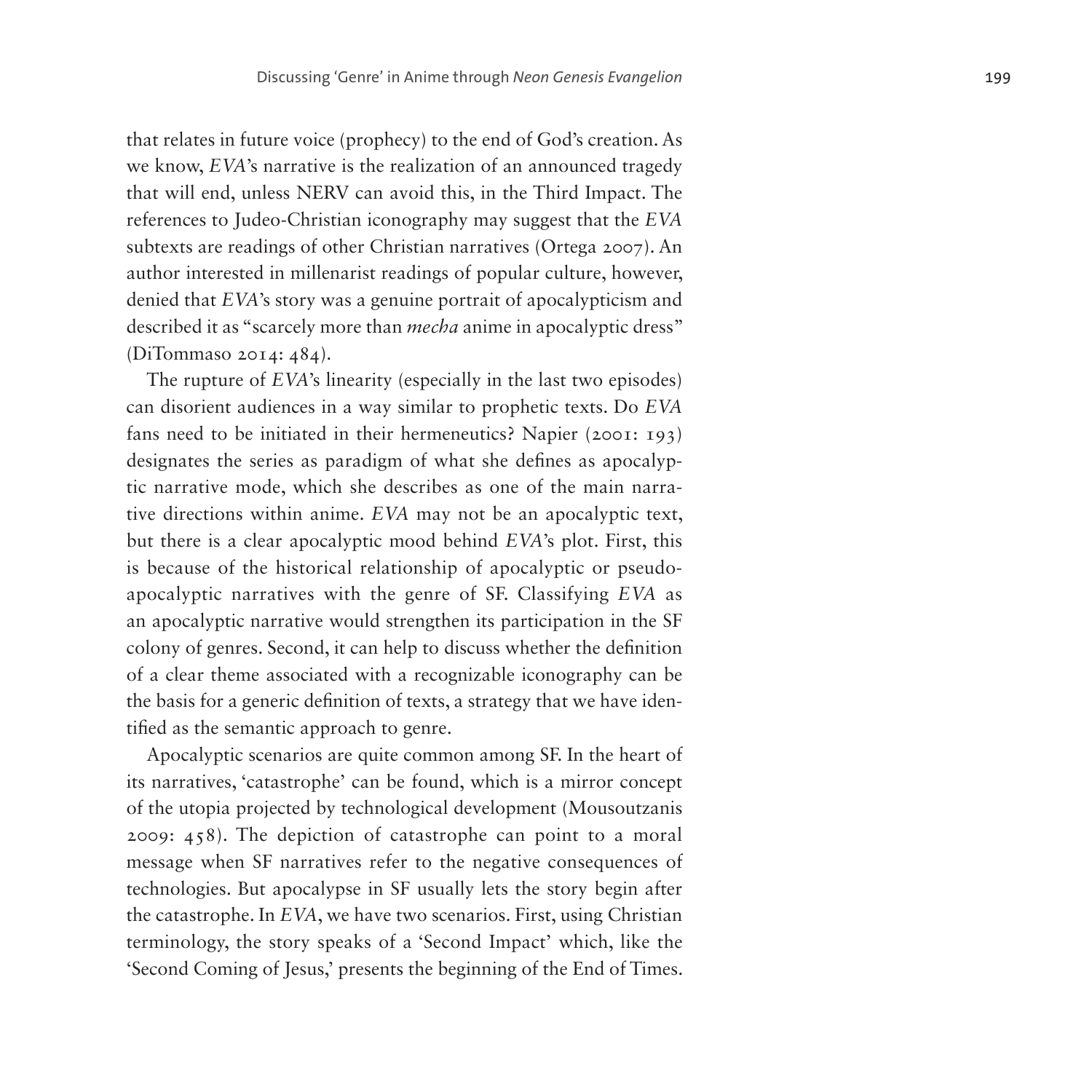This event places the story in a catastrophic scenario: the arctic poles have melted, the temperature of the planet is increasing and the international relations among the economic powers have changed. Second, this catastrophe determines the narrative as it is followed by creatures called Angels. The rest of the story features efforts of the humans to stop world destruction, but they fail.

*EVA*'s distribution overseas tried to create stronger links to SF through the translation. In the second episode, the 'Human Complementation Project' is translated as 'Human Instrumentality Project.' This incorporated a reference to the work of Cordwainer Smith (1993), an American SF writer and author of *Instrumentality of Mankind*, a collection of short stories originally published in 1979. In Smith's fictional universe, this term is referring to his story-world, but it is also the name of the organization which controls different species derived from human beings across the galaxy. As such, his narrative shares some of the post-humanist subtext of the *EVA* anime, but it is difficult to find more similarities.

*EVA* constantly refers to Christian mythology, particularly the so-called eschatology or tales about 'last things.' However, such religious and spiritual aspects arise from its relationship with different traditions within SF rather than an explicit reference to the Christian tradition. Apparently, in Japan, the franchise has elicited some interest in cultural artifacts related to Christianity (Thomas 2012: 71); however, this seems to have resulted more from the story setting and its inherent exoticism for non-Christian audiences. Kazuya Tsurumaki, assistant director of the series, distanced himself from any Christian reading of *EVA*:

There are a lot of giant robot shows in Japan, and we did want our story to have a religious theme to help distinguish us. Because Christianity is an uncommon religion in Japan we thought it would be mysterious. None of the staff who worked on Eva are Christians. There is no actual Christian meaning to the show, we just thought the visual symbols of Christianity look cool. (Tsurumaki interviewed by Thomas 2001: para. 23)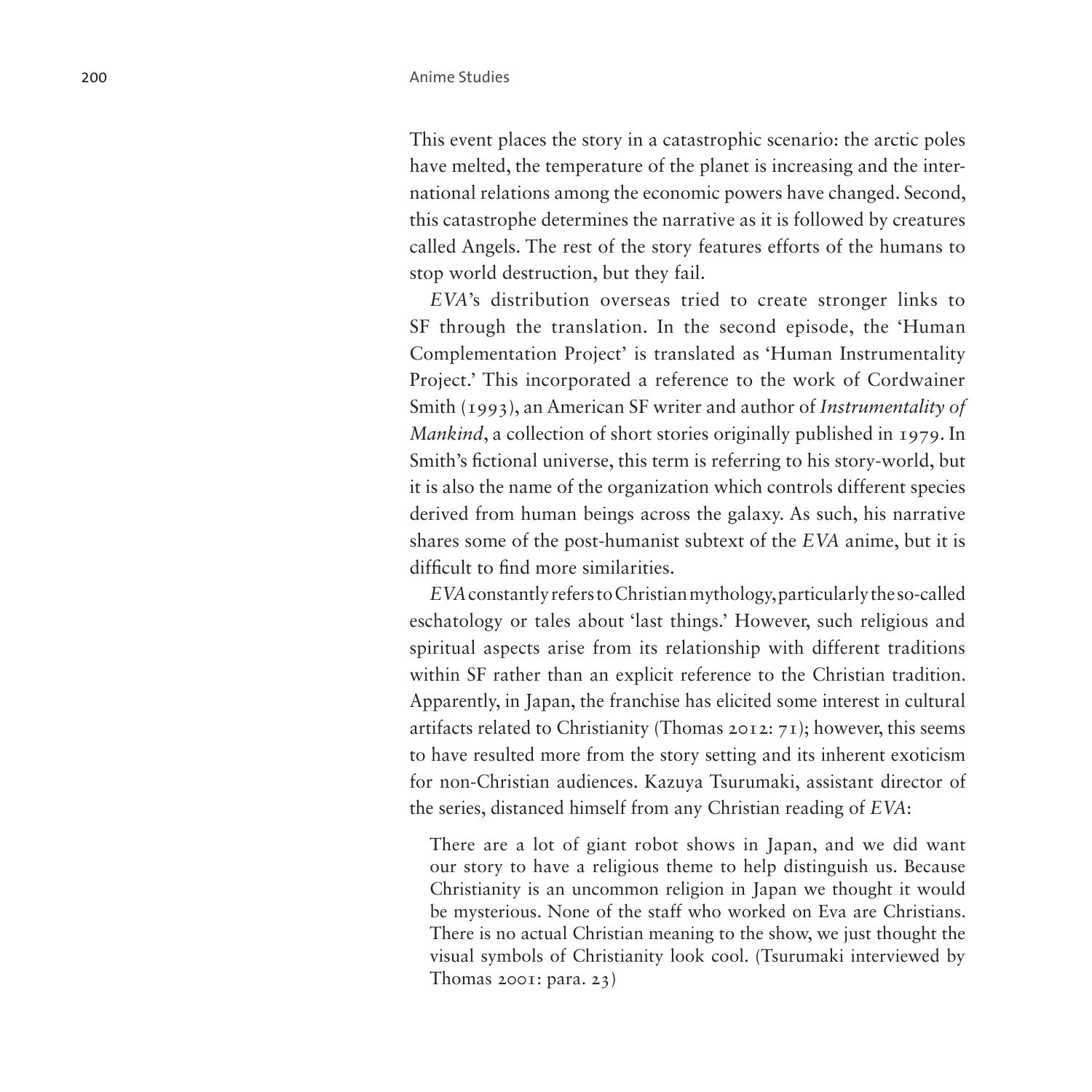*EVA* adapted Christian myths into familiar forms through a process of domestication. Drazen (2003: 360) pointed out, as an example, that the Spear of Longinous seems to reproduce the narrative of Izanagi and Izanami's Spear of Heaven. This domestication of narratives is also evident in the lack of linearity of the *EVA* story. While the Christian apocalypse corresponds to a linear conception of time, *EVA*, like many other anime, transforms apocalyptic tales and their inherent linearity into eternal cycles of reincarnation. These cycles of death and rebirth have been called 'apocalyptic' (Napier 2001: 193), but this may not be the right term. In *EVA*, the battle between good and evil is less important than Shinji's mental battle with his own anxieties. The anime series' ending that presents Shinji and Asuka is not so much a happy closure as a bitter new beginning without God and, in that sense, it breaks the expected linearity of apocalyptic narratives. *EVA* speaks to viewers about the end of the world. However, in the anime, the apocalypse stands in not only for social anxieties, but also existential concerns. The end of life and, therefore, of subjective experience manifests in an obsession with the transience of life, which ultimately creates nihilistic visions of existence which appear as criticism of technology (Napier 1993: 330).

Within the series' storyline, there is no direct reference to the Gospels or the prophecies. Perhaps this is unnecessary. The symbiosis of SF and apocalypticism finds its justification in the fear of technology and human solitude, which are outcomes of a post-secular world. *EVA* more closely resembles an eschatological narrative, as it describes the end of things, an afterlife story. In that sense, *EVA* can be considered a text of spiritual nature, but it can hardly be regarded as religious as it doesn't establish an intertextual reference to religious texts, either by quotation, discussion, parody or adaptation. After all, *EVA*'s lack of closure has always been part of the image that its creators seeked to project.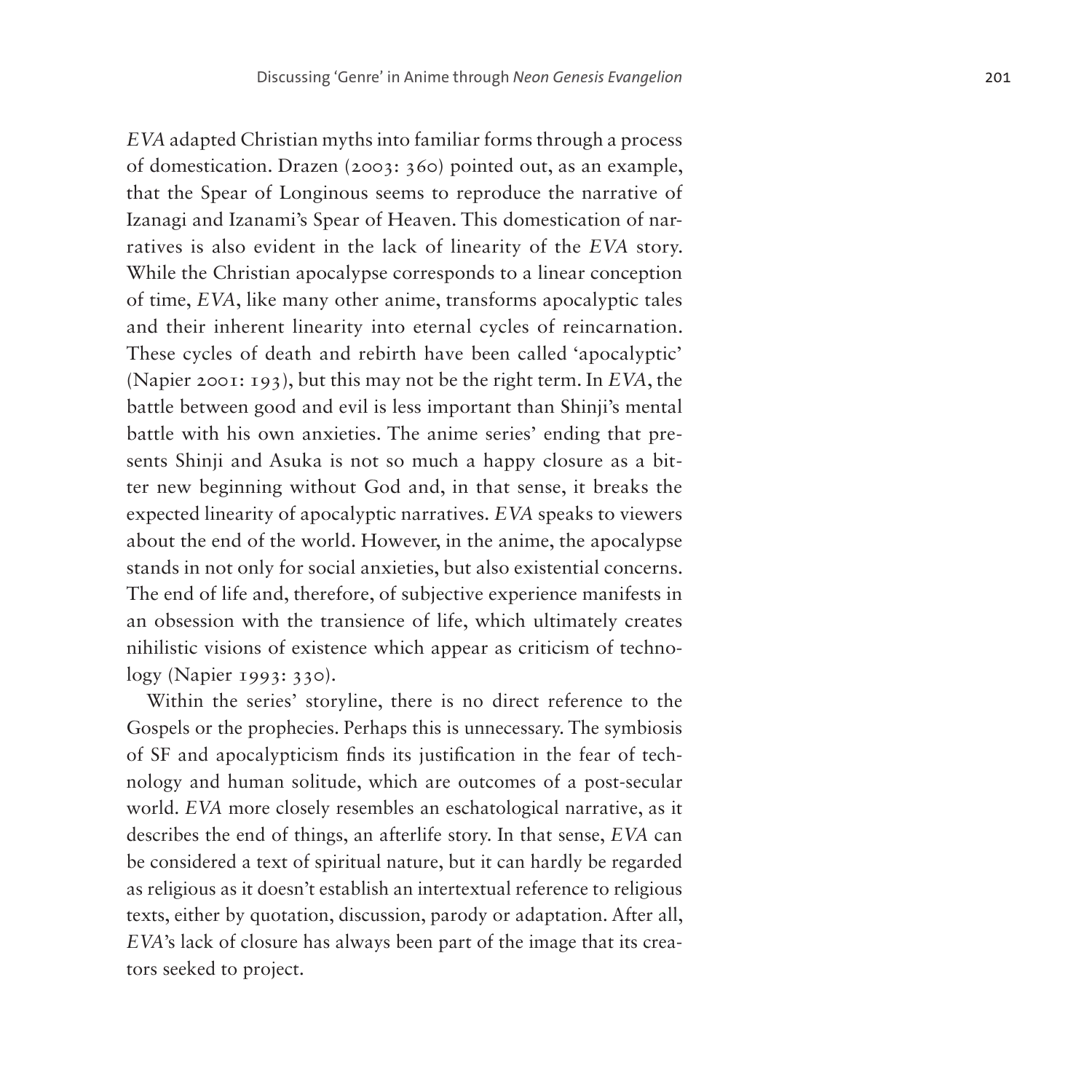### **Discursive Practices on** *EVA* **Distribution and Consumption**

So far, I have explained the ways in which semantic (mainly iconography) and syntactic (intertextuality and the peculiarities of anime's visual language) elements of *EVA* may allow for a discussion of this series in terms of genre. However, both vocabulary and syntax would be only one, though significant, part of the genre equation. The consideration of common narrative tropes, settings or plot formulas, for example, could help, but genre is necessarily a result of a whole conversation between audiences and producers as well. This conversation will take place only when audiences identify codes as part of each genre's inner rules. Definitions of genre that put the focus on cultural consumption (Mittell 2001) have to be linked to practices of genre consumption, conceptualized as 'an exchange between industry and audience, an exchange through which a culture speaks to itself' (Feuer 1992: 109).

Anime audiences have been studied in relation to fan audiences or those with a higher level of engagement with their narratives. In this sense, *EVA* is closely connected to the otaku culture.<sup>[7](#page-21-0)</sup> The creators of the *EVA* TV anime have been linked to this movement by their first works, which came into being before their professionalization. That is the case of *Otaku no Video* (1991), which has been frequently read in a biographical key as a portrait of the initial GAINAX members and even as a manifesto or 'discourse' representing otaku culture and even anime (Lamarre 2004 156). However, while Hideaki Anno and Toshio Okada self-identify as otaku (Horn 1996: para. 8), other members of the initial Studio GAINAX tend to distance themselves from that identity label (Manry & Yamaga 2010: para. 56). Actually, some scholars also deny the otaku element in GAINAX products. What *Otaku no Video* shows is the need for challenging the fictional identities of otaku 'fabricated by media' (Shen 2015: 83).

<span id="page-21-0"></span>

At the time of *EVA*'s first broadcast, the availability of anime tit-7. See Chapter 7 by Zoltan Kacsuk. les overseas was determined by the different circumstances of each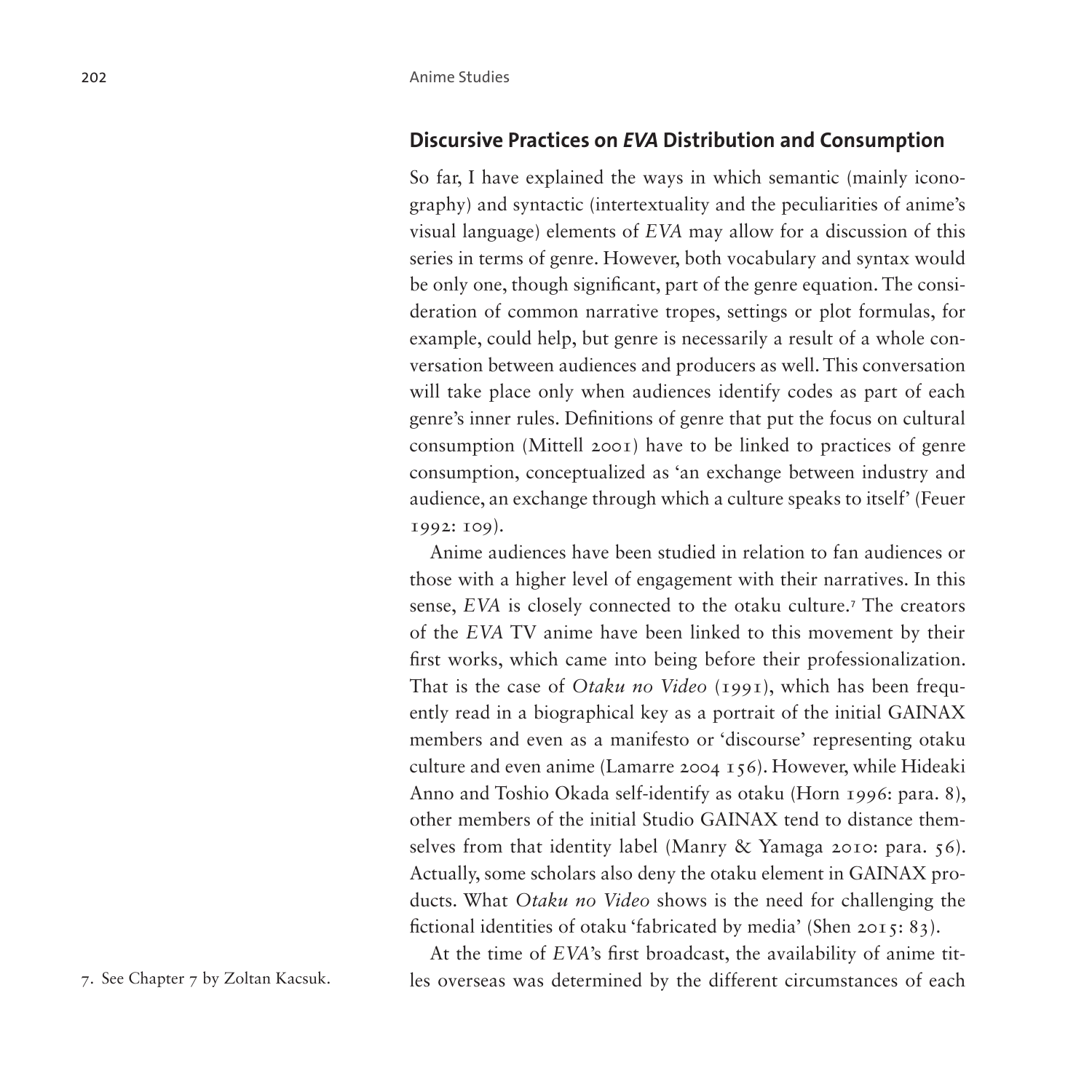national market. *EVA* found its public among adolescents and fans of SF, but since then it has been presented as the flagship of anime culture. At that moment, the market was still dominated by OVAs, or limited series and movies distributed in domestic video formats, before the companies began to work with longer series. Even after the international success of products such as *EVA*, the anime production committees were promoting their products adopting a low-risk app roach. These strategies were intended to build an image that would eventually help the successful sale of the rest of the product cohort. Anime historian Jonathan Clements points out how festival adverti sing tended to homogenize manga and anime audiences:

I still fondly remember how Evangelion and Escaflowne, in their origi nal PR, were made to sound exactly the same. If left to their own devices, many marketers will be happy with 'Boy gets Robot in a heart-warming masterpiece with several girls who are demure and nice and childhood sweetheart who is a mysterious girl'. (Clements 2010: 66)

When the catalogue of TV series increased, satellite and cablebased broadcasters started to include this offer in the form of thematic channels. In response to new audiences, keen on all forms of Japanese visual culture, specialized magazines appeared (*AnimeLand*, *Newtype USA* , *Otaku US*, etc.). In many cases, manga and anime were at first only an extra, introduced in magazines dedicated to comics or video games, that is, markets expected to share audiences with anime. A transition can be seen in the video market just like in the publishing market, whereby anime moves away from using generic labels derived from Western cinema and literature to develop its own vocabulary. In the beginning, manga was considered a genre by the publishing market, due to the small number of titles and the limited diversity of their catalogue. The same applied to the anime market. The local video market was monopolized by a small num ber of distributors employing 'manga' and 'anime' stamps for a hete rogeneous collection of titles that prioritized contents perceived as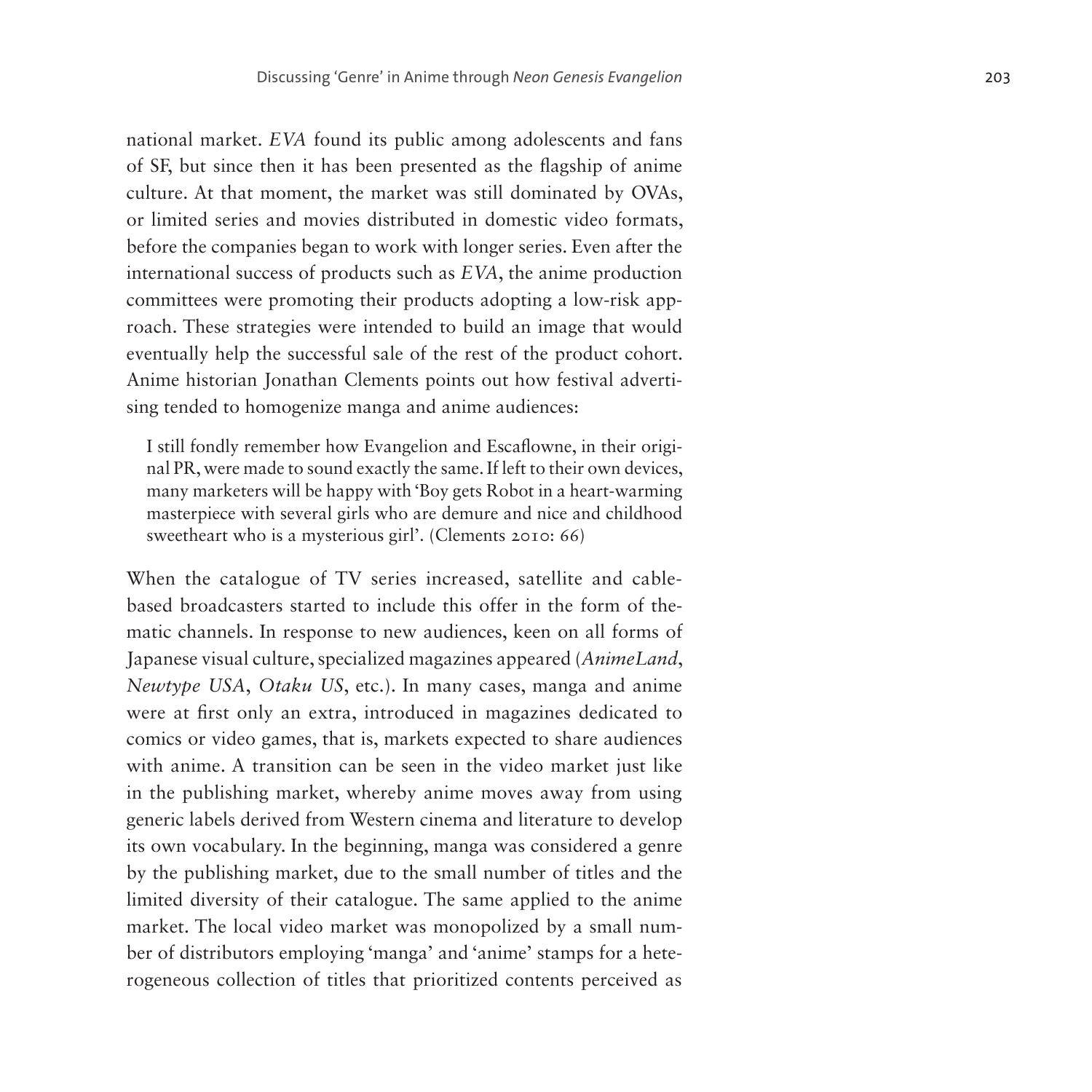subversive for non-Japanese audiences (Hernández-Pérez, Corstorphine & Stephens 2017).

At that time, many scholarly sources disregarded demographic labels in their discussion of genre (Bryce & Davis 2010: 34; Drazen 2003; Poitras 2001; Richmond 2009). Thematic categories derived from cinema or literature such as drama, noir, SF and comedy predominated, attending to iconographic elements, such as *mecha* in anime.

As we have seen through different approaches to genre, objects or motifs represented within narratives (i.e., the most evident or iconographic elements) are perhaps the most intuitive way of establishing classifications. We tend to complement those casual categories with the similarity to other texts. When working on iconography, those references are linked in terms of architextuality, a common term for previous sets of text or traditions (mecha anime, SF). Another way would be to employ natural language which ultimately can describe not only feelings and emotional assessments of the experience with the product, but also motivations behind its consumption (a 'casual' *shōnen*, a reference in this genre, etc.).

In the last 30 years, media classification has become increasingly sophisticated with the development of the so-called social web and the integration of folksonomies, or collaborative classifications, in the construction of databases and recommendation systems. In the context of web 2.0, users are both the main resource and mechanism for content classification and indexing. Part of this evolution has been reflected in media platforms such as Netflix or, the most anime-specific streaming service, Crunchyroll, which include these tag-based recommendation systems.

Although these classification systems share architectures, they differ in their resulting lists of tags or terms, due to the different roles that communities have in their construction and maintenance. Interestingly, virtual communities with a large fanbase, and also some streaming platforms, seem to share a predilection for the demographic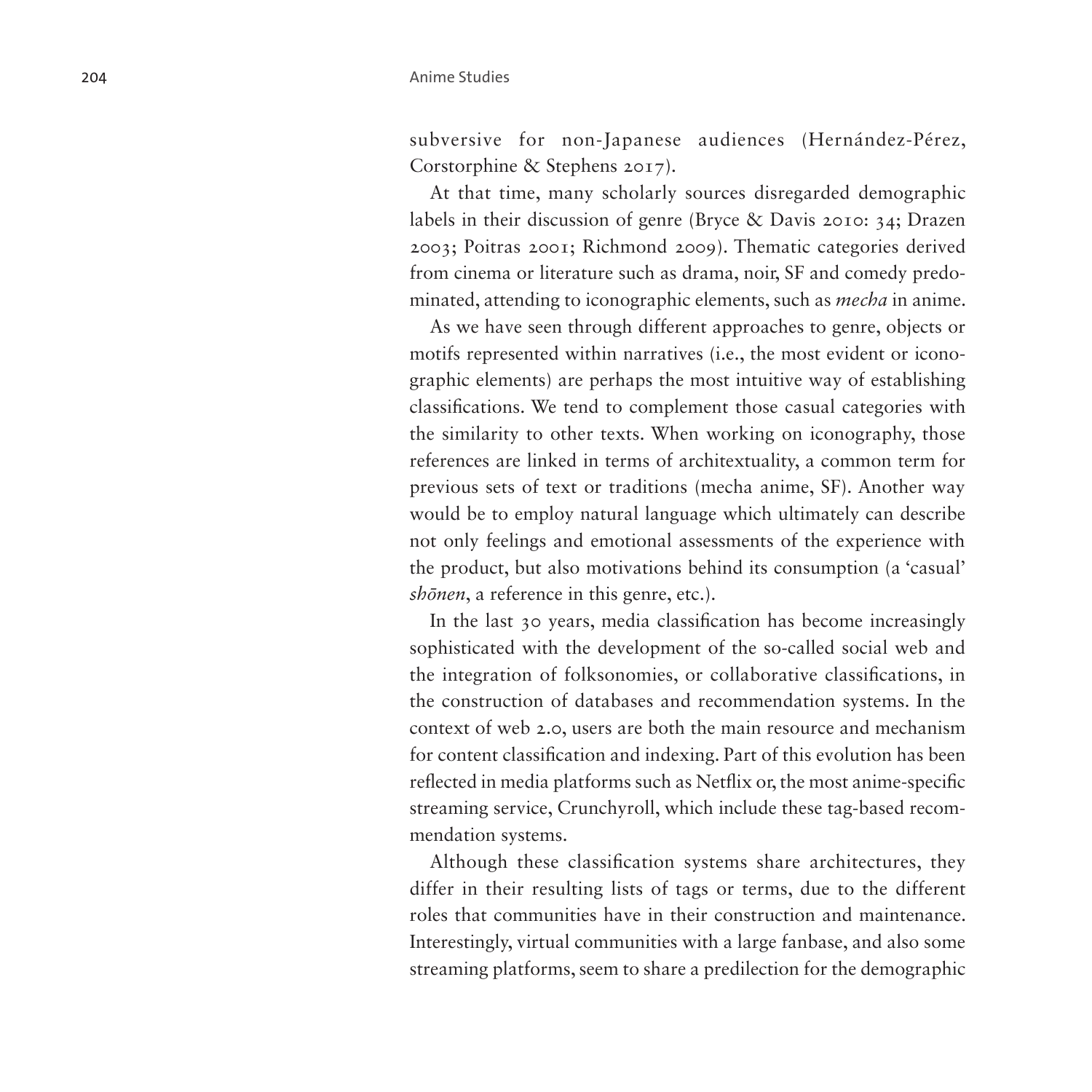labels used in the Japanese market. On Crunchyroll, for example, we find the use of *shonen* [sic] and *shojo* [sic], along with definitions related to other media (romance, SF, thriller, mystery, etc.) or fandomderived definitions (like *ecchi*[8](#page-24-0) ). The recommendation systems, on the other hand, function as more inclusive information structures, employing terms provided by users, practically inseparable from tagging behavior. Members of a virtual community often recycle categories proposed by digital curators and even create their own descriptions of a cultural artifact when submitting information to the system, such as 'Japanese animated series' or 'Japanese animated films.'

Platforms such as Netflix or Crunchyroll present closed systems that do not allow for user curation, directing consumption through the algorithms responsible for their own recommendations systems, as well as their own indexing systems. This selection of categories responds to editorial decisions. Therefore, political discourse uses ideology (Altman 1999) in the very same way that genres are curated. When referring to the *EVA* anime series and movies, Netflix labels them under the categories 'Anime Action,' 'Sci-Fi & Fantasy Anime' and 'Japanese TV Programmes,' but it also uses other tags such as 'cyberpunk' and 'exciting.'

Previous studies have resorted to content analysis to understand how audiences conceptualize anime. A study of the recommendations on Anime News Network (Cho et al. 2018) noted 19 features commonly used in the recommendation system, including Work, Theme, Genre, (Target) Audience and Mood, while other features such as Artwork/ Visual Style, Audio Style and Language were found to be used less often. Genre categorizations in these databases are usually employed in combination with a list of similar products obtained from the platform's catalogue metadata. Thus, this suggests that the similarities among products (same director, same production/release date, same mood, etc.) may be regarded as a better predictor of user behavior than shared conceptualizations of a particular genre and/or artistic tradition.

<span id="page-24-0"></span>8. *Ecchi*—derived from erotic (*erochikku*)—can be translated as sexy, naughty or dirty. It is a common label used to describe light and playful sexual plots within anime or manga.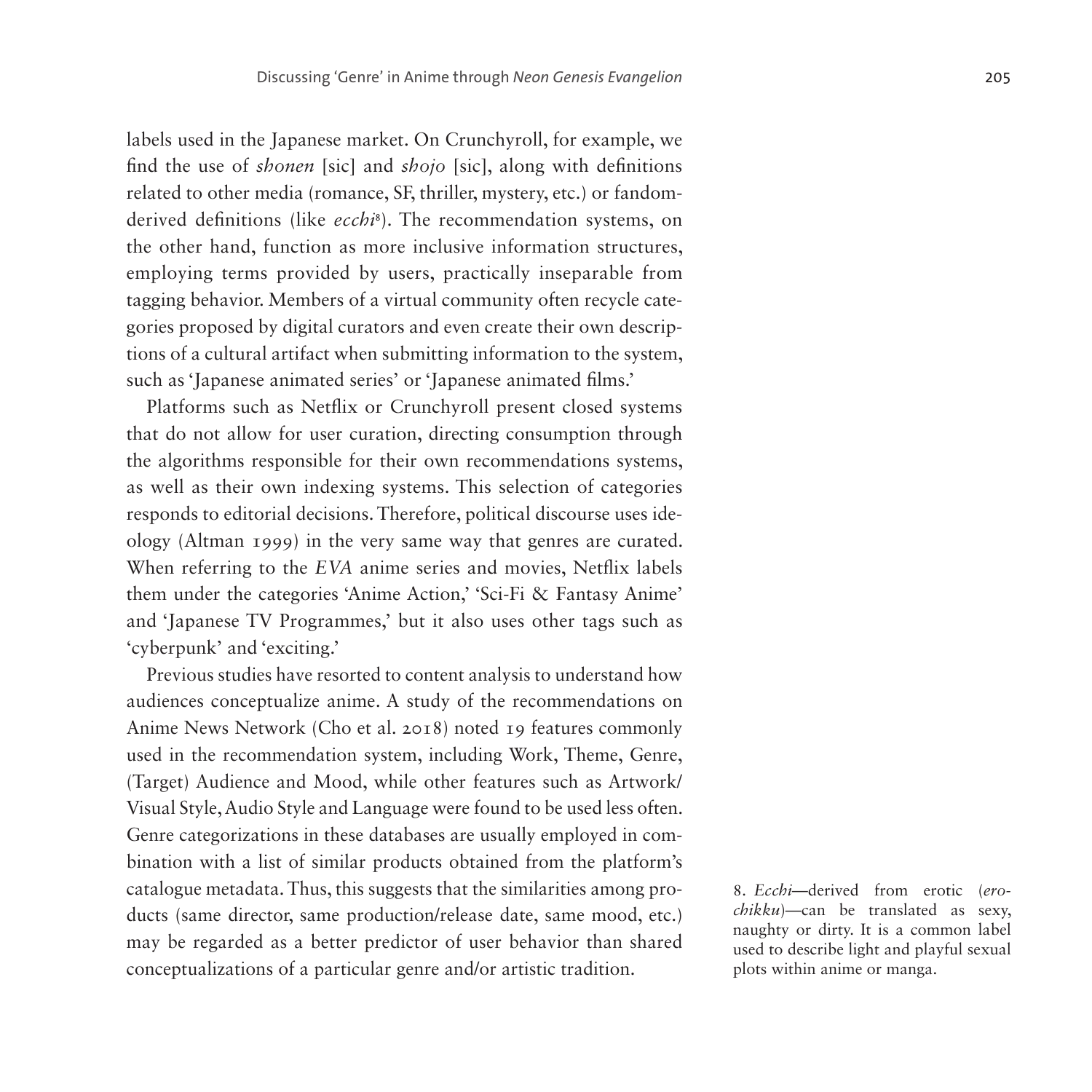This fact may explain the popularity of online repositories such as TVtropes.org, a site that collects a large myriad of definitions and includes thousands of categories for stylistic, narrative and even authorial classifications of anime. In the *EVA* entry at TVtropes, the available information is presented in a similar way to any Wiki site or collaborative encyclopedia, where the anime series page links to another one containing information about the franchise as a whole. Therefore, these pages provide a good example of aggregation. While tags like 'anime' or 'franchise' could be part of other ontological representations such as library databases, the same metadata structure also includes appreciations (awesome, HoYay, 'TearJerke,' 'Nightmare Fuel,'[9](#page-25-0) 'YMMV,'[10](#page-25-1) etc.), or other related information ('Quotes,' 'AwesomeMusic,' 'FanWorks,' 'Videos,' 'Trivia,' 'WMG,'[11](#page-25-2) 'Pantheon' or character's genealogy). Moreover, when the provided material links to other pages—such as those with the characters from the expanded world-setting—the categorization of such information may include many other intertextualities that combine commentaries with actual facts. For example, the 'ideal casting' for a live-action production based on the series may include actual actors who had been considered for the same role in the past.

Cultural databases are a common construct to articulate the idea that meanings within narrative do not need to be presented in the form of cohesive structures, but are rather acquired in interaction with audiences. When it comes to anime, post-structuralist theoreticians like Azuma (2009) have proposed the use of these cultural databases to explain the disappearance of 'grand narratives,' a figure that works as synonymous of the more usual discourses in the context of post-structuralist and post-modernist philosophies. They also claim that databases or small narratives not only explain the cultural success of *moe* consumption, but are also the way in which modern 'readers' will engage with texts. *EVA*'s case is particularly relevant for Azuma's cultural theory. The author examines the use of *EVA*

<span id="page-25-0"></span>9. Referring to aspects of the product that can be frightening or disturbing for some audiences.

<span id="page-25-1"></span>10. Short for 'Your Mileage May Vary.' These sections collect information about those aspects in which fan audiences may differ in their appreciation of the product.

<span id="page-25-2"></span>11. This stands for 'Wild Mass Guess,' or speculations about the meaning of a given aspect of the narrative.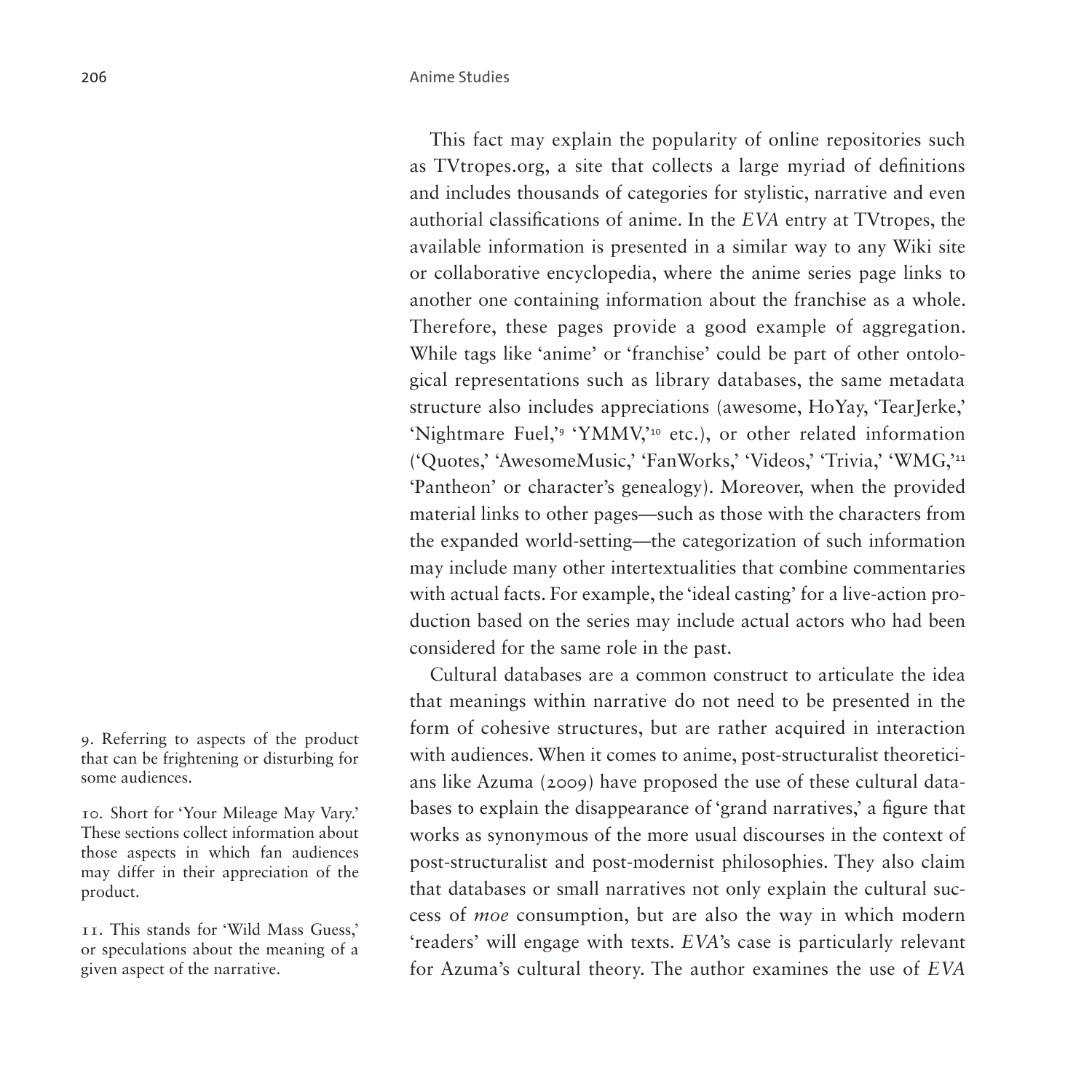as a grand narrative, accepting classical readings in relation to genre in terms of dystopian narrative or environmentalist rhetoric (Azuma 2009: 30–33). Otherwise, he uses the character of Rei Ayanami as a prototype of the small narratives in its *moe*[12](#page-26-0) consumption (ibid.: 37) when it is presented de-contextualised in other parallel narratives such as video games or even non-narrative media, including merchandising. Azuma's otaku database (2009) reflects a process of structured induction based on the familiarity within exemplars (i.e., characters with a shy behavior, blue hair, an eye patch, etc.).

On the contrary, databases such as TVtropes are not articulated to any research narrative. Those are constructed as an effect of social interaction that shadows the need for intellectual definition, and subsequently (re)model after many subjectivities from fan community members. These databases are, perhaps, useful as a repository of unstructured collective data, but not in order to construct articulated thought.

We employ genres in our daily life and communication, but we also rely on other ways to classify and recommend products. Can those be non-curated databases of interest for the study of anime? All the communities I have examined—including curated databases, recommendation systems, streaming platforms and folksonomies—differ in the way in which they establish anime genres, as a consequence of the use of different terminologies. Although genres are supposed to be shared constructions, it is also argued that ordinary language and community participation can offer insights to guide genre classification (Swales 1990: 220). Folksonomies can therefore help the definition of texts, as well as modes of consumption, since their formulation can also be the answer to a common intellectual problem. In fact, this seems to be the case with Wikipedia, as the global site has proven to be quite efficient in terms of construction and maintenance costs, as well as impervious to fake information (McDowell & Vetter 2020).

<span id="page-26-0"></span>12. Moe refers to the affective relation between fan audiences and anime objects.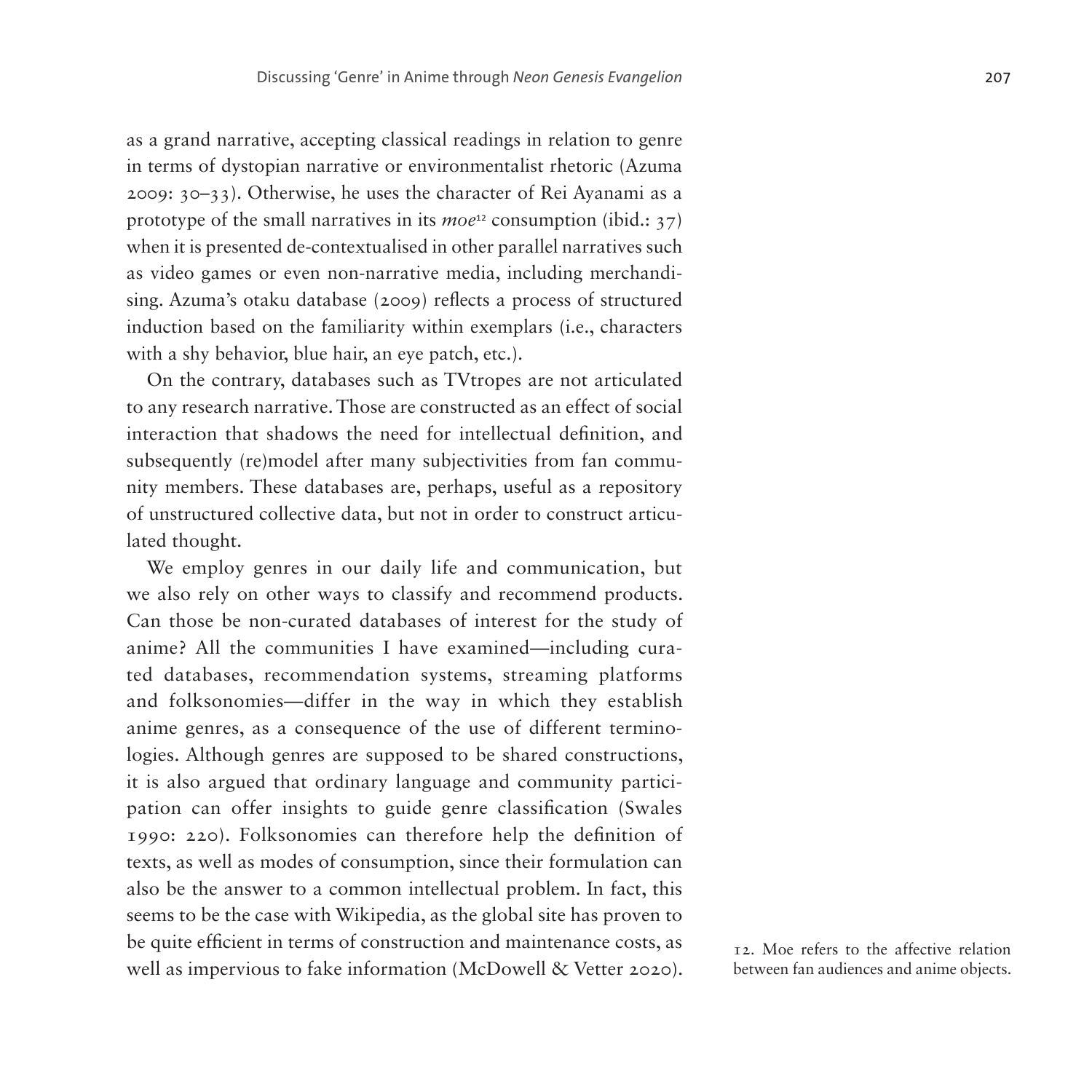### **Conclusions: The Shifting Nature of Genres in** *EVA*

The problem behind soft approaches to genre is that the concept is used just as a descriptor without any critical thought about its actual implications, ultimately undermining the concept of genre itself. Genre becomes an introductory framework, challenged by case studies. In this chapter, I discussed previous approaches to genre—including the role that audiences, textual properties and media have in the construction of genre concept—in order to address *EVA*'s case.

Nowadays, anime tends to be considered not as a genre, but as a medium defined by its material traits, rather than focusing on its con tent or target audience. However, this is but one way of considering genre categories. Instead, it would be fitting to think of anime narra tives as a genre colony (or a family of genres) that can still be defined as a medium. Consequently, genre becomes a way to define qualities within the anime medium.

Such an approach to Anime Studies would allow the inclusion of an iconographic perspective, in which an indeterminate number of identifi able objects represents a genre, and eventually enable multiple undefined hybridizations. Ultimately, this provides a transmedia perspective of 'genre,' in which two or more media share aesthetic or material qualities, and where the genre becomes an intermedial exchange space.

It has been noted that Film (Wood 2008: 46) and Media Studies tend to assume an opposite approach: genre vs. authorship. In the case of *EVA*, the discussion of genre is defined by its textual characte ristics (syntactic and semantic), but also by the author, as he is responsible for the main creative choices. Tropes and formulas may establish a relationship between *EVA* and various genres, including SF and dystopian/post-apocalyptic narratives. However, the identification of *semata* (or meaningful units) is not enough for a genre definition. In this regard, it is worth mentioning how through both semantic and syntactic approaches, *EVA* can be related to exotic influences, such as the Judeo-Christian iconography or the conventions in apocalyptic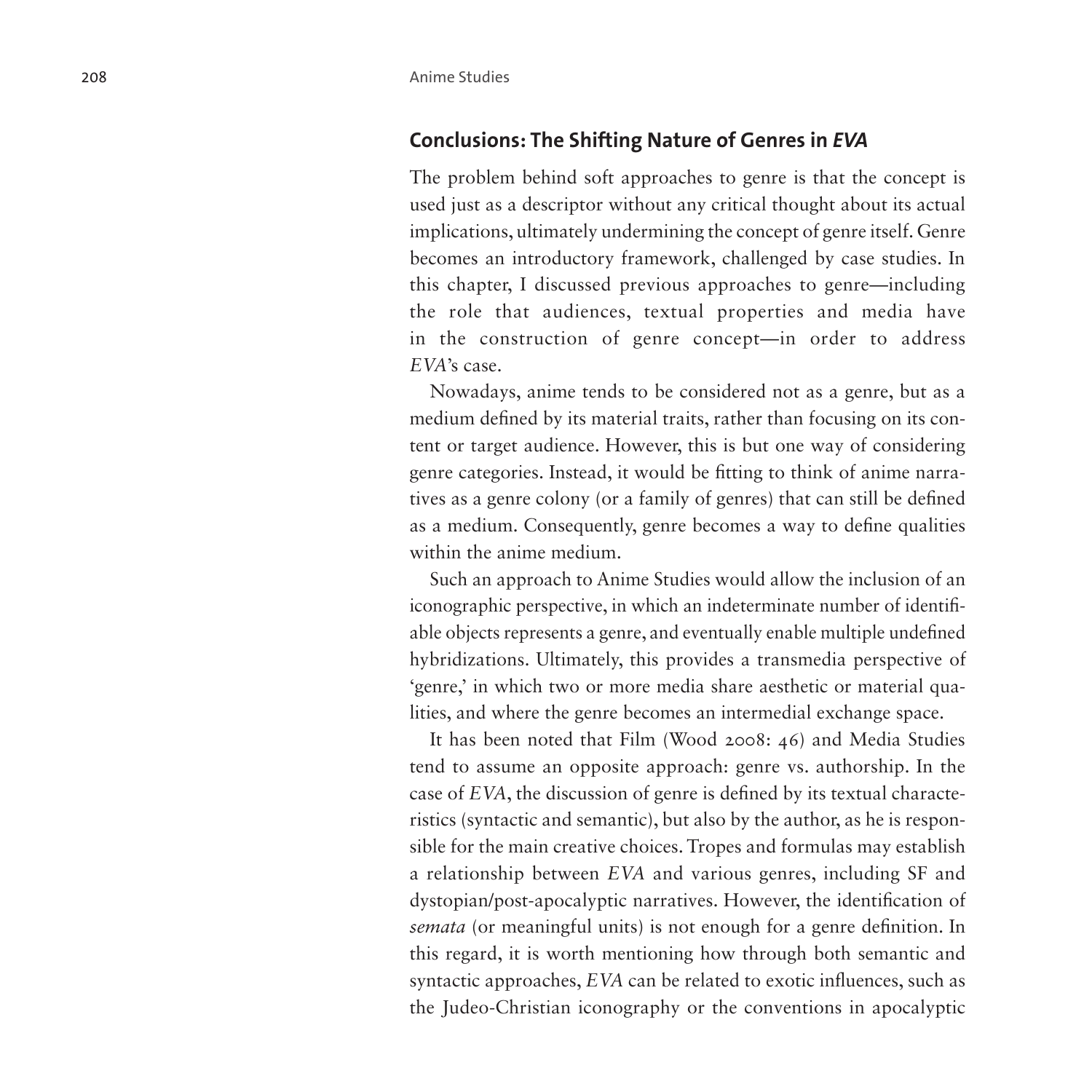narratives, but also to established traditions within anime, including *mecha* and *tokatsu* genres.

### **References**

Altman, R. (1999). *Film/genre*. London: BFI Publishing.

- Animerica (1996). Hideaki Anno's Roundtable Discussion. Excerpts from a Roundtable Disccussion with Hideaki Anno at the Anime Expo '96 Convention, *Animerica*, 4(9), 27. Retrieved from: [http://web.archive.org](http://web.archive.org/web/20021208123622/http://masterwork.animemedia.com/Evangelion/anno.html) [/web/20021208123622/http://masterwork.animemedia.com/Evange](http://web.archive.org/web/20021208123622/http://masterwork.animemedia.com/Evangelion/anno.html) [lion/anno.html](http://web.archive.org/web/20021208123622/http://masterwork.animemedia.com/Evangelion/anno.html)
- Anno, H. (1996a). About Neon Genesis Evangelion. *Newtype*, November, 20–23. Retrieved from:<https://www.gwern.net/otaku>(translated by Miyako Graham/Protoculture Addicts)

\_\_\_\_\_\_\_. (1996b). Interview with Hideaki Anno. *Newtype*, June. Retrieved from: <https://www.gwern.net/docs/eva/1996-newtype-anno-interview> (translated by Gwern Branwen)

\_\_\_\_\_\_\_ & Higuchi, S. (2013). *Nihon tokusatsu no kako, genzai, soshite mirai o fukan shite*. Commissioned by Japan's Agency for Cultural Affairs Manga, Animation, Games, and Media Art Information Bureau. Tokyo: Mori Building Co., Ltd. Retrieved from: [https://mediag.bunka](https://mediag.bunka.go.jp/projects/project/images/tokusatsu-2013.pdf) [.go.jp/projects/project/images/tokusatsu-2013.pdf](https://mediag.bunka.go.jp/projects/project/images/tokusatsu-2013.pdf)

Azuma, H. (2009). *Otaku: Japan's Database Animals*. Minneapolis, MN: University of Minnesota Press. (Introduction and translation by J. E. Abel and S. Kono)

\_\_\_\_\_\_\_. (2016). Anime or Something Like it: Neon Genesis Evangelion. *Intercommunication*, 18. Retrieved from: [https://www.ntticc.or.jp](https://www.ntticc.or.jp/pub/ic_mag/ic018/intercity/higashi_E.html) [/pub/ic\\_mag/ic018/intercity/higashi\\_E.html](https://www.ntticc.or.jp/pub/ic_mag/ic018/intercity/higashi_E.html)

- Bhatia, V. K. (1999). Integrating Products, Processes, Purposes and Participants in Professional Writing. In C. N. Candlin and K. Hyland (eds.), *Writing: Texts, Processes and Practices* (pp. 21–39). London: Routledge.
- Bolton, C. & Csicsery-Ronay Jr, I. (2007). *Robot Ghosts and Wired Dreams: Japanese Science Fiction from Origins to Anime*. Minneapolis, MN: University of Minnesota Press.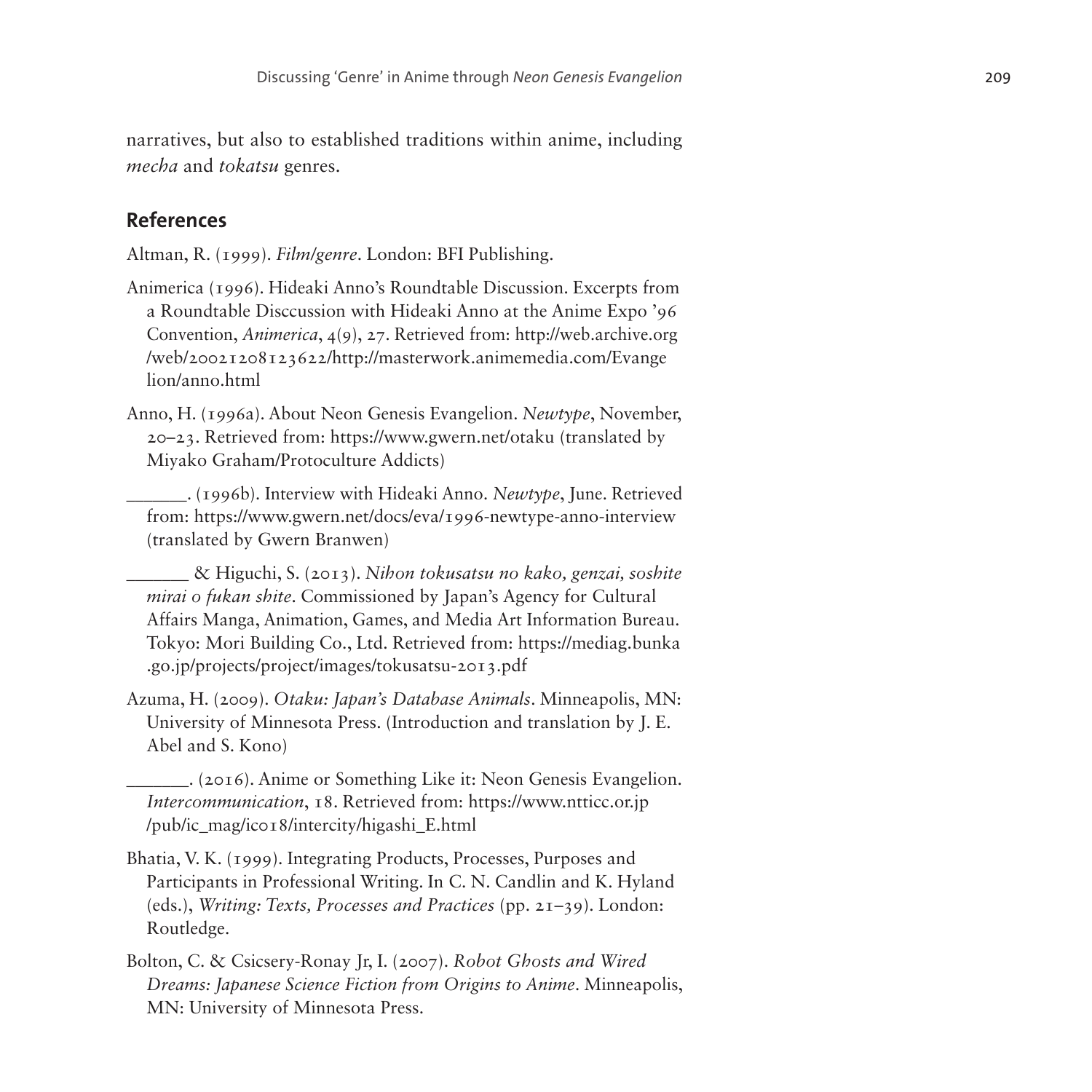- Bryce, M. & Davis, J. (2010). An Overview of Manga Genres. In T. Johnson-Woods (ed.), *Manga: An Anthology of Global and Cultural Perspectives* (pp. 17–33). New York: Continuum International.
- Buscombe, E. (1970). The Idea of Genre in the American Cinema. *Screen*,  $II(2), 33-45.$
- Cavallaro, D. (2009). *The Art of Studio Gainax: Experimentation, Style and Innovation at the Leading Edge of Anime*. Jefferson, NC: McFarland.
- Cawelti, J. G. (1976). *Adventure, Mystery, and Romance: Formula Stories as Art and Popular Culture*. Chicago, IL: University of Chicago Press.
- Chapman, P. (2017). Hideaki Anno Hosts Tokusatsu History Panel in Shinjuku in March. *Crunchyroll*. Retrieved from: [https://www.crunch](https://www.crunchyroll.com/en-gb/anime-news/2017/02/25-1/hideaki-anno-hosts-tokusatsu-history-panel-in-shinjuku-in-march) [yroll.com/en-gb/anime-news/2017/02/25-1/hideaki-anno-hosts-toku](https://www.crunchyroll.com/en-gb/anime-news/2017/02/25-1/hideaki-anno-hosts-tokusatsu-history-panel-in-shinjuku-in-march) [satsu-history-panel-in-shinjuku-in-march](https://www.crunchyroll.com/en-gb/anime-news/2017/02/25-1/hideaki-anno-hosts-tokusatsu-history-panel-in-shinjuku-in-march)
- Cho, H., Schmalz, M. L., Keating, S. A. & Lee, J. H. (2018). Analyzing Anime Users' Online Forum Queries for Recommendation Using Content Analysis. *Journal of Documentation*, 2. DOI: [https://doi.org](https://doi.org/ 10.1108/jd-08-2017-0122) [/10.1108/jd–08–2017–0122](https://doi.org/ 10.1108/jd-08-2017-0122)
- Clements, J. (2010). *Schoolgirl Milky Crisis: Adventures in the Anime and MangaTtrade*. London: Titan Books.
- Denison, R. (2015). *Anime: A Critical Introduction*. London: Bloomsbury Academic.
- Derrida, J. & Ronnell, A. (1980). The Law of Genre. *Critical Inquiry*,  $7(1), 55-81.$
- DiTommaso, L. (2014). Apocalypticism and Popular Culture. In J. J. Collins (ed.), *The Oxford Handbook of Apocalyptic Literature* (pp. 473–510). Oxford: Oxford University Press.
- Drazen, P. (2003). *Anime Explosion! The What? Why? & Wow! of Japanese Animation*. Berkeley, CA: Stone Bridge Press.
- Dyer, R. (1998). *Stars*. London: BFI.
- Feuer, J. (1992). Genre Study and Television. In R. C. Allen (ed.), *Channels of Discourse, Reassembled* (pp. 138–160). Chapel Hill, NC: University of North Carolina Press.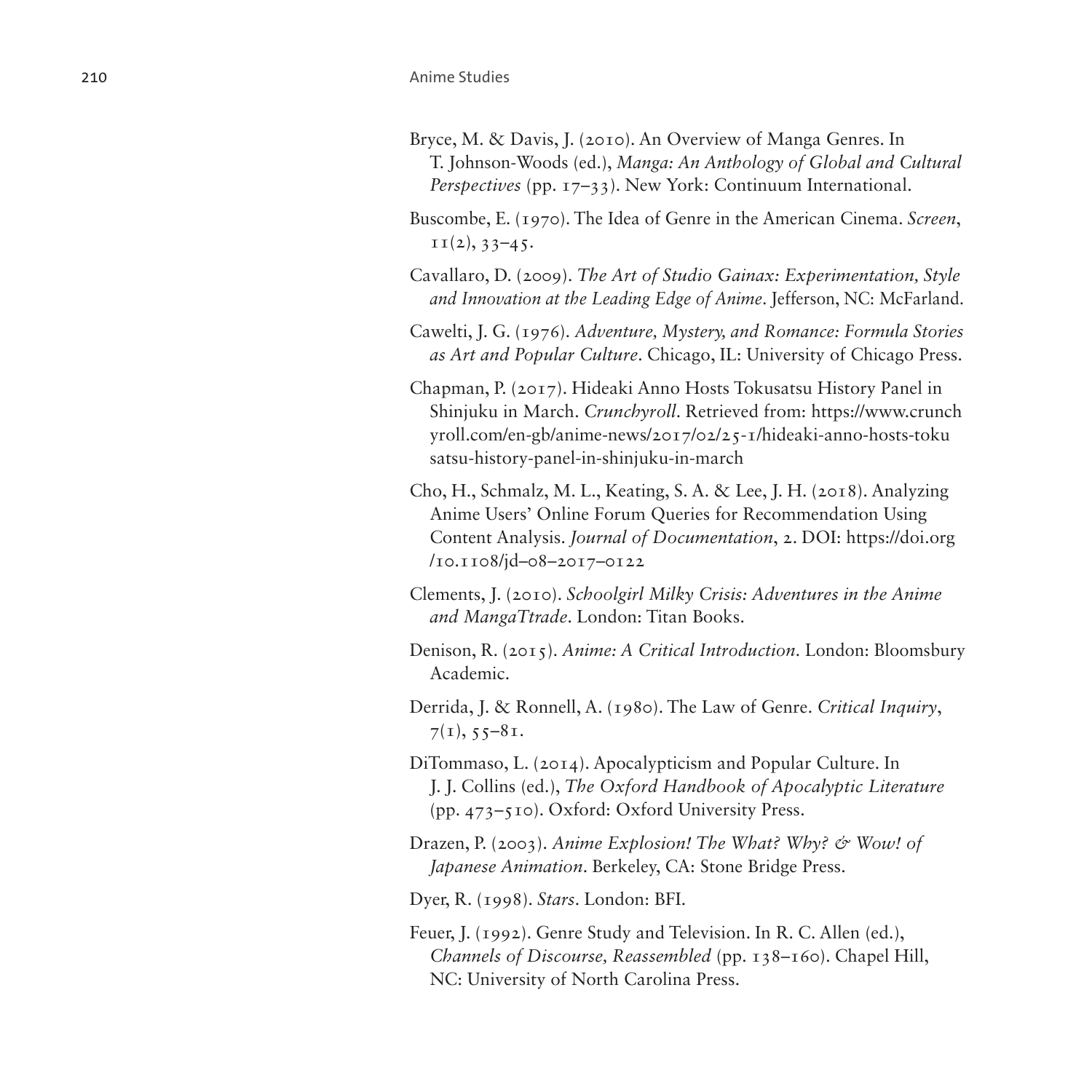- GAINAX (1997). Neon Genesis Evangelion Move!! In *Neon Genesis Evangelion Newtype 100% Collection* (pp. 85–89). Tokyo: Kadokawa Shoten. In EvaWiki (2020), Neon Genesis Evangelion Proposal. Retrieved from: [https://wiki.evageeks.org/Neon\\_Genesis\\_Evangelion](https://wiki.evageeks.org/Neon_Genesis_Evangelion_Proposal) [\\_Proposal](https://wiki.evageeks.org/Neon_Genesis_Evangelion_Proposal)
- Genette, G. (1992). *The Architext: An Introduction*. Berkeley, CA: University of California Press.
- Giner, P. (1997). Interview Hideaki Anno. *AnimeLand*, 32, 19–21. Retrieved from: [https://www.gwern.net/docs/eva/1997-animeland-may](https://www.gwern.net/docs/eva/1997-animeland-may-hideakianno-interview.pdf) [-hideakianno-interview.pdf](https://www.gwern.net/docs/eva/1997-animeland-may-hideakianno-interview.pdf)
- Grant, B. K. (2007). *Film Genre: From Iconography to Ideology*. London: Wallflower.
- Hernández-Pérez, M. (2016). Animation, Branding and Authorship in the Construction of the 'Anti-Disney' Ethos: Hayao Miyazaki's Works and Persona through Disney Film Criticism. *animation. an interdisciplinary journal*, 11(3), 297–313. [DOI: https://doi.org/10.1177/17468](DOI: https://doi.org/10.1177/1746847716660684) [47716660684](DOI: https://doi.org/10.1177/1746847716660684)
- \_\_\_\_\_\_\_., Corstorphine, K. & Stephens, D. (2017). Cartoons vs. Manga Movies: A Brief History of Anime in the UK. *Mutual Images*, 2(1), 1–39. Retrieved from: DOI: <https://doi.org/10.32926/2017.2.HER.carto>
- Hikawa, R. (ed.) (2013). *Japanese Animation Guide: The History of Robot Anime*. Tokyo: Mori Building Company, Ltd. [https://mediag](https://mediag.bunka.go.jp/projects/project/images/JapaneseAnimationGuide.pdf) [.bunka.go.jp/projects/project/images/JapaneseAnimationGuide.pdf](https://mediag.bunka.go.jp/projects/project/images/JapaneseAnimationGuide.pdf)
- Horn, C. (1996). "Return of the Otaking." *Toshio Okada at Anime America 1996 (*Written Statements*)*. Retrieved from: [https://web](https://web.archive.org/web/20000305012502/http://www.j-pop.com/anime/archive/feature/04_gal_999/otaking2.html) [.archive.org/web/20000305012502/http://www.j-pop.com/anime](https://web.archive.org/web/20000305012502/http://www.j-pop.com/anime/archive/feature/04_gal_999/otaking2.html) [/archive/feature/04\\_gal\\_999/otaking2.html](https://web.archive.org/web/20000305012502/http://www.j-pop.com/anime/archive/feature/04_gal_999/otaking2.html)
- Hu, T. Y. G. (2010). *Frames of Anime: Culture and Image-Building*. Hong Kong: Hong Kong University Press.
- Jenkins, H. (1992). "Strangers No More, We Sing": Filking and the Social Construction of the SF Fan Community. In L. A. Lewis (ed.), *The Adoring Audience: Fan Culture and Popular Media* (pp. 208–236). London: Routledge.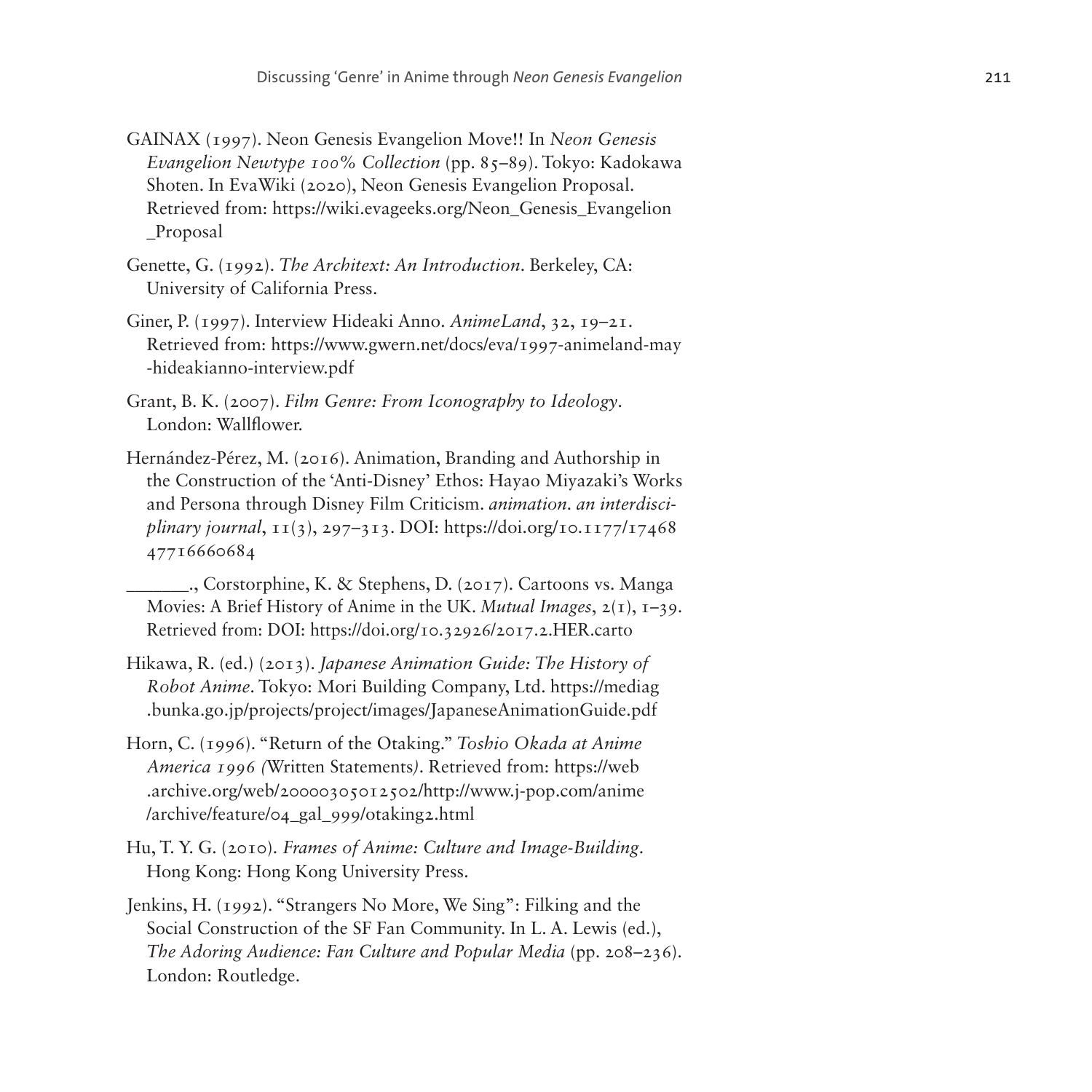#### 212 **Anime Studies**

- Khara, Studio (2006) Kabushikigaisha karā [Studio Khara History]. Retrieved from:<http://www.khara.co.jp/history/>
- Lamarre, T. (2004). An Introduction to Otaku Movement. *EnterText*,  $4(1), 151-187.$
- Manry, G. & Yamaga, H. (2010). Interview: Gainax's Hiroyuki Yamaga. *Anime News Network*. Retrieved from: [https://www.animenewsnet](https://www.animenewsnetwork.com/interview/2010-06-03/interview-gainax-hiroyuki-yamaga) [work.com/interview/2010-06-03/interview-gainax-hiroyuki-yamaga](https://www.animenewsnetwork.com/interview/2010-06-03/interview-gainax-hiroyuki-yamaga)
- McDowell, Z. J. & Vetter, M. A. (2020). It Takes a Village to Combat a Fake News Army: Wikipedia's Community and Policies for Information Literacy. *Social Media + Society*, July–September, 1–13. Retrieved from: DOI: [https://doi.org/10.1177/20563051209](https://doi.org/10.1177/2056305120937309) [37309](https://doi.org/10.1177/2056305120937309)
- Mittell, J. (2001). A Cultural Approach to Television Genre Theory. *Cinema Journal*, 40(3), 3–24. DOI:<https://doi.org/10.2307/1350192>
- Mousoutzanis, A. (2009). Apocalyptic SF. In M. Bould, A. Butler, A. Roberts and S. Vint (eds.), *The Routledge Companion to Science Fiction* (pp. 458–462). London: Routledge.
- Nagai, G. and Dynamic Productions (1999). Extracts from *Devilman Tabulae Anatomicae Kaitai Shinsho* Art Book. In Gwern Branwen (ed.) (2010), *Neon Genesis Evangelion Source Anthology*. Retrieved from: <https://www.gwern.net/otaku>
- Napier, S. J. (1993). Panic Sites: The Japanese Imagination of Disaster from Godzilla to Akira. *Journal of Japanese Studies*, 19(2), 327–351.
	- \_\_\_\_\_\_\_. (2001). *Anime from Akira to Princess Mononoke: Experiencing Contemporary Japanese Animation*. New York: Palgrave Macmillan.
- Orbaugh, S. (2009). Manga and Anime. In M. Bould, A. Butler, A. Roberts and S. Vint (eds.), *The Routledge Companion to Science Fiction* (pp. 112–122). London: Routledge.
- Ortega, M. (2007). My Father, He Killed Me; My Mother, She Ate Me: Self, Desire, Engendering, and the Mother in *Neon Genesis Evangelion*. *Mechademia*, 2(1), 216–232.
- Poitras, G. (2001). *Anime Essentials: Everything a Fan Needs to Know*. Berkeley, CA: Stone Bridge Press.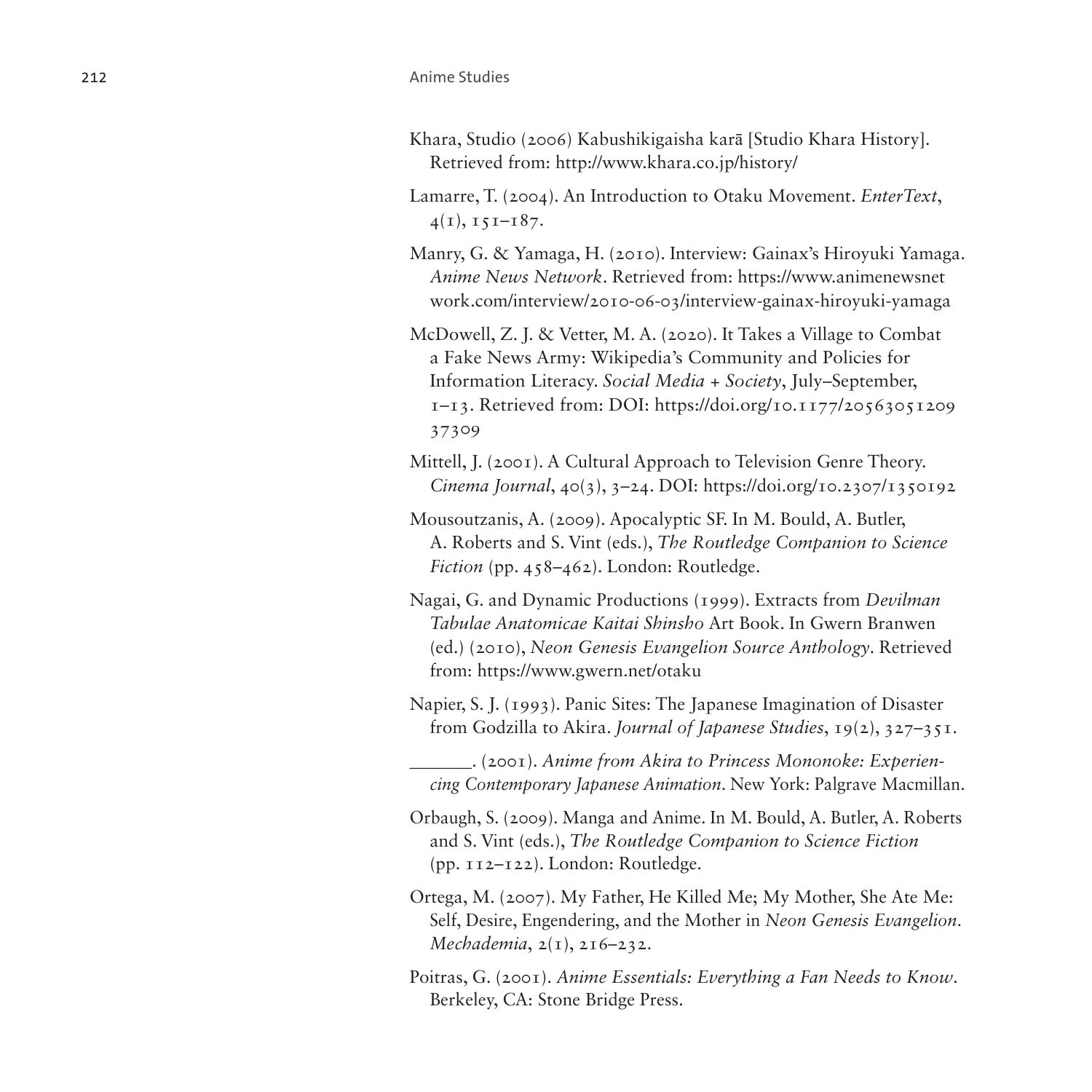- Richmond, S. (2009). *The Rough Guide to Anime: Japan's Finest from Ghibli to Gankutsuō*. London: Rough Guides.
- Ryan, M.-L. (2004). Introduction. In M.-L. Ryan (ed.), *Narrative across Media: The Languages of Storytelling* (pp. 1–40). Lincoln, NE: University of Nebraska Press.
- Schatz, T. (1981). *Hollywood Genres: Formula, Filmmaking, and the Studio System*. New York: Random House.
- Shen, L. F. (2015). Traversing Otaku Fantasy: Representation of the Otaku Subject, Gaze and Fantasy in Otaku no Video. In P. W. Galbraith, T. H. Kam and B.-O. Kamm (eds.), *Debating Otaku in Contemporary Japan: Historical Perspectives and New Horizons* (pp. 73–88). London: Bloomsbury Academic.
- Smith, C. (1993). *The Rediscovery of Man: The Complete Short Science Fiction of Cordwainer Smith*. Framingham, MA: NESFA Press.
- Stewart-Ahn, A. (2019). Neverending Evangelion. How Hideaki Anno Turned Obsessions and Depression into an Anime Phenomenon. *Polygon*. Retrieved from: [https://www.polygon.com/2019/6/19/18683634](https://www.polygon.com/2019/6/19/18683634/neon-genesis-evangelion-hideaki-anno-depression-shinji-anime-characters-movies) [/neon-genesis-evangelion-hideaki-anno-depression-shinji-anime-char](https://www.polygon.com/2019/6/19/18683634/neon-genesis-evangelion-hideaki-anno-depression-shinji-anime-characters-movies) [acters-movies](https://www.polygon.com/2019/6/19/18683634/neon-genesis-evangelion-hideaki-anno-depression-shinji-anime-characters-movies)
- Suvin, D. (1972). On the Poetics of the SF Genre. *College English*, 34(3), 372–382.
- \_\_\_\_\_\_\_. (1979). *Metamorphoses of Science Fiction: On the Poetics and History of a Literary Genre*. London: Yale University Press.
- Swales, J. (1990). *Genre Analysis: English in Academic and Research Settings*. Cambridge: Cambridge University Press.
- Takeda, Y. (2005). *The Notenki Memoirs. Studio GAINAX and the Men Who Created Evangelion*. Tokyo: Wani Books. (Translated by ADV Manga)
- Tatsumi, T. & Bolton, C. (2008). Gundam and the Future of Japanoid Art. *Mechademia*, 3, 191–198.
- Thomas, J. B. (2012). *Drawing on Tradition: Manga, Anime, and Religion in Contemporary Japan*. Honolulu, HI: University of Hawaii Press.